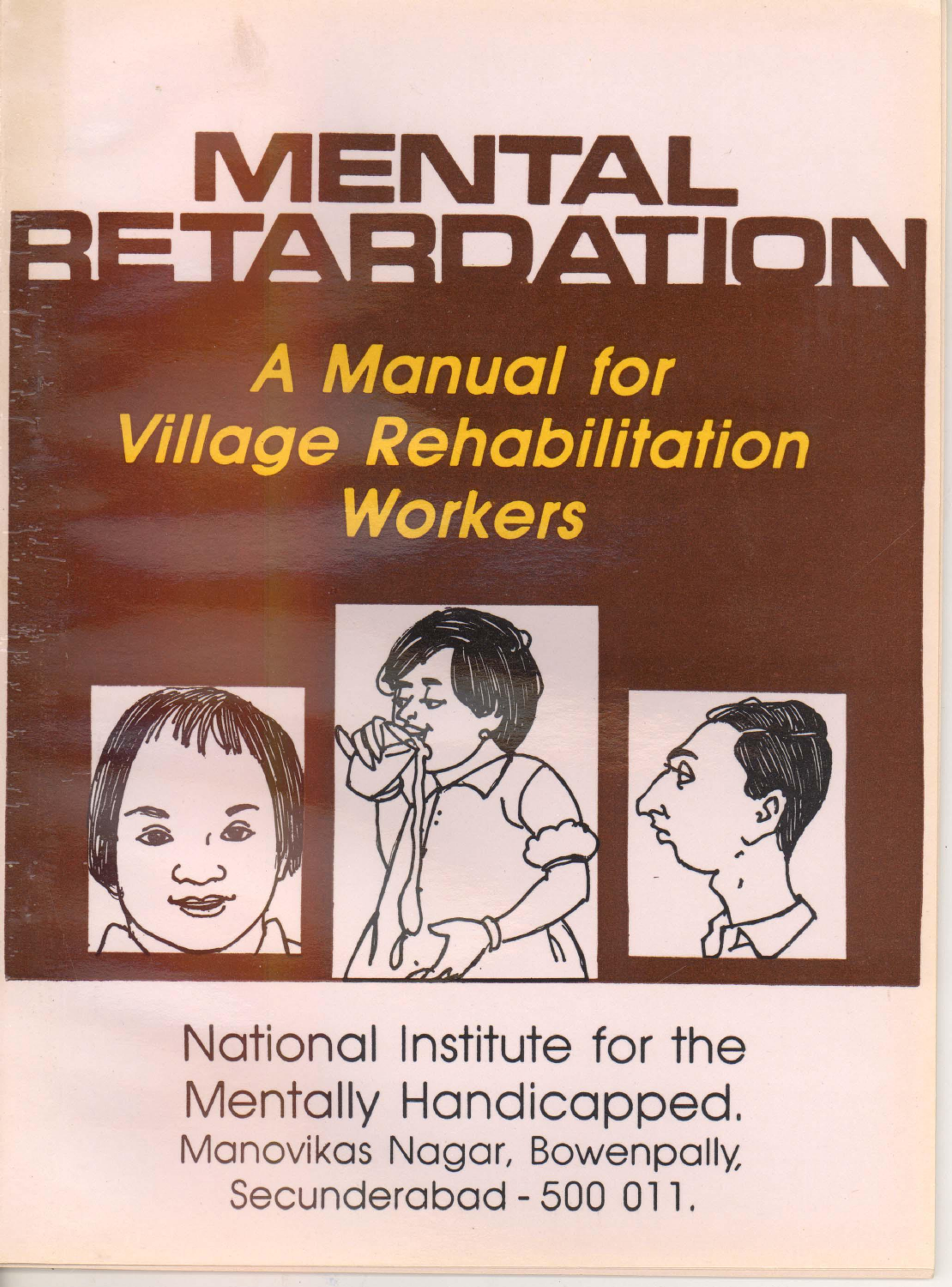# About the Manual

This manual is written to help the Village Rehabilitation Workers of the District Rehabilitation Centre scheme. Others such as Community Health Volunteers, Anganwadi workers, Parents, Public Health Workers or even Primary School Teachers are likely to find this helpful. This is the first of the series of manuals intended to provideguidance to the workers in the rural area in the early identification and management of the mental handicap in children. As this manual is meant for use by the workers at the lowest level, essential information on mental retardation is given in easy English, alongwith illustrations. The manual describes what mental retar dation is, what causes it, how to prevent it, how to identify it and some hints to manage the mentally handicapped persons. The reader of the manual will be able to identify persons with mental retardationin his village and refer them appropriately. He will be in a position to counsel the parents, and help the parents in the management of their mentally retarded child with the guidelines given by the referral agency.

> T. MADHAVAN Project Coordinator

January, 1988

J.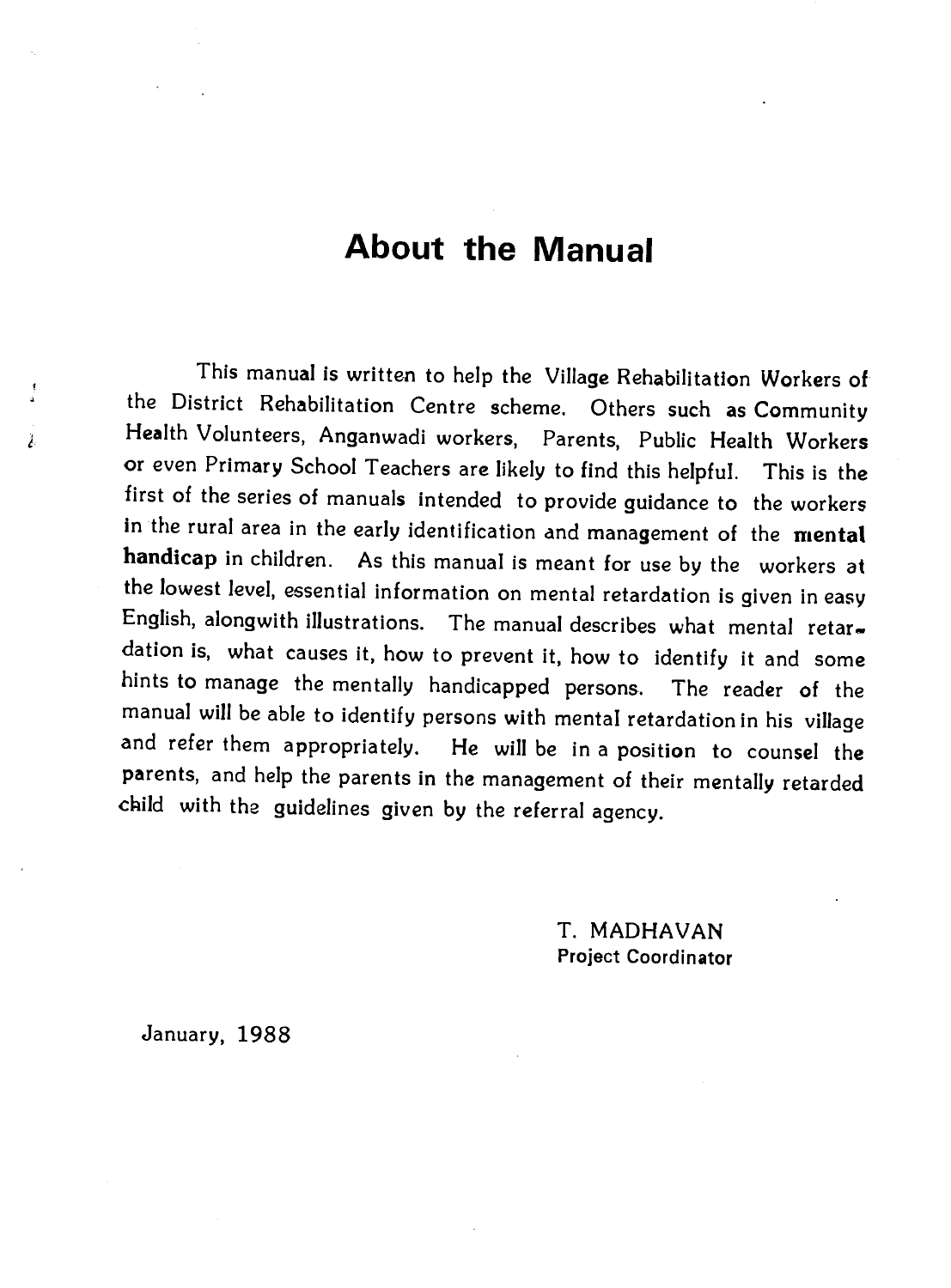# MENTAL RETARDATION A Manual for Village Rehabilitation Workers

(This Manual is also for use by Community Health Volunteers, Anganwadi Workers, Public Health Workers, Village level Workers and Health Guides)

With Financial assistance from UNICEF

NATIONAL INSTITUTE FOR THE MENTALLY HANDICAPPED ( Ministry of Welfare, Govt. of India ) MANOVIKAS NAGAR, BOWENPALLY, SECUNDERABAD—500 011.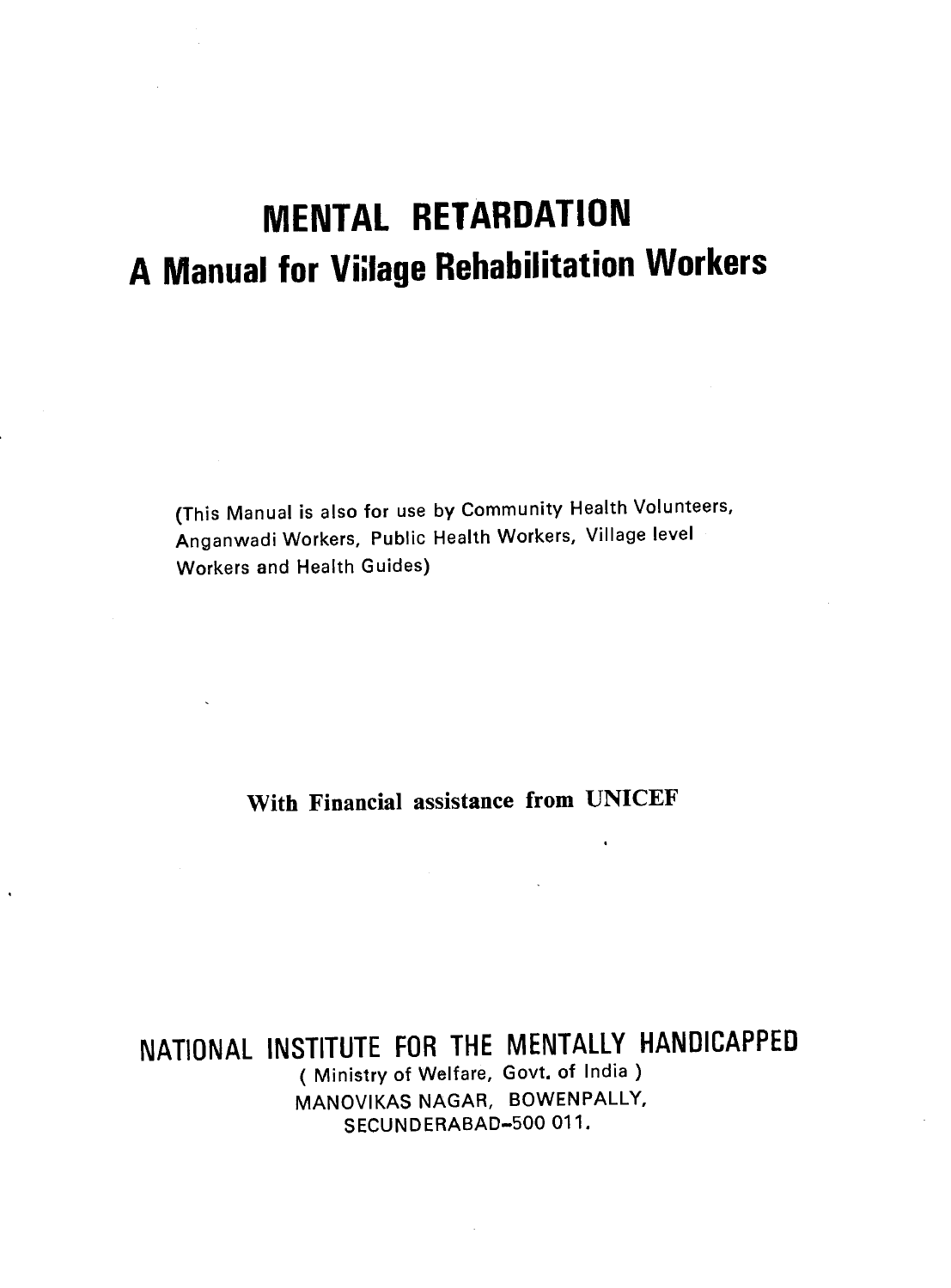#### MENTAL RETARDATION

#### A manual for village rehabilitation workers

CONTRIBUTORS:

1. MADHAVAN D. K. MENON MANJULA KALYAN JAYANTI NARAYAN T. A. SUBBA RAO

Copy right  $©$  1988, National Institute for the Mentally Handicapped, Secunderabad-500 011. All rights reserved.

Artist: Mr. K, Nageswar Rao

Printed by: New Era Printpacks, Yellareddyguda, Hyderabad-500 873.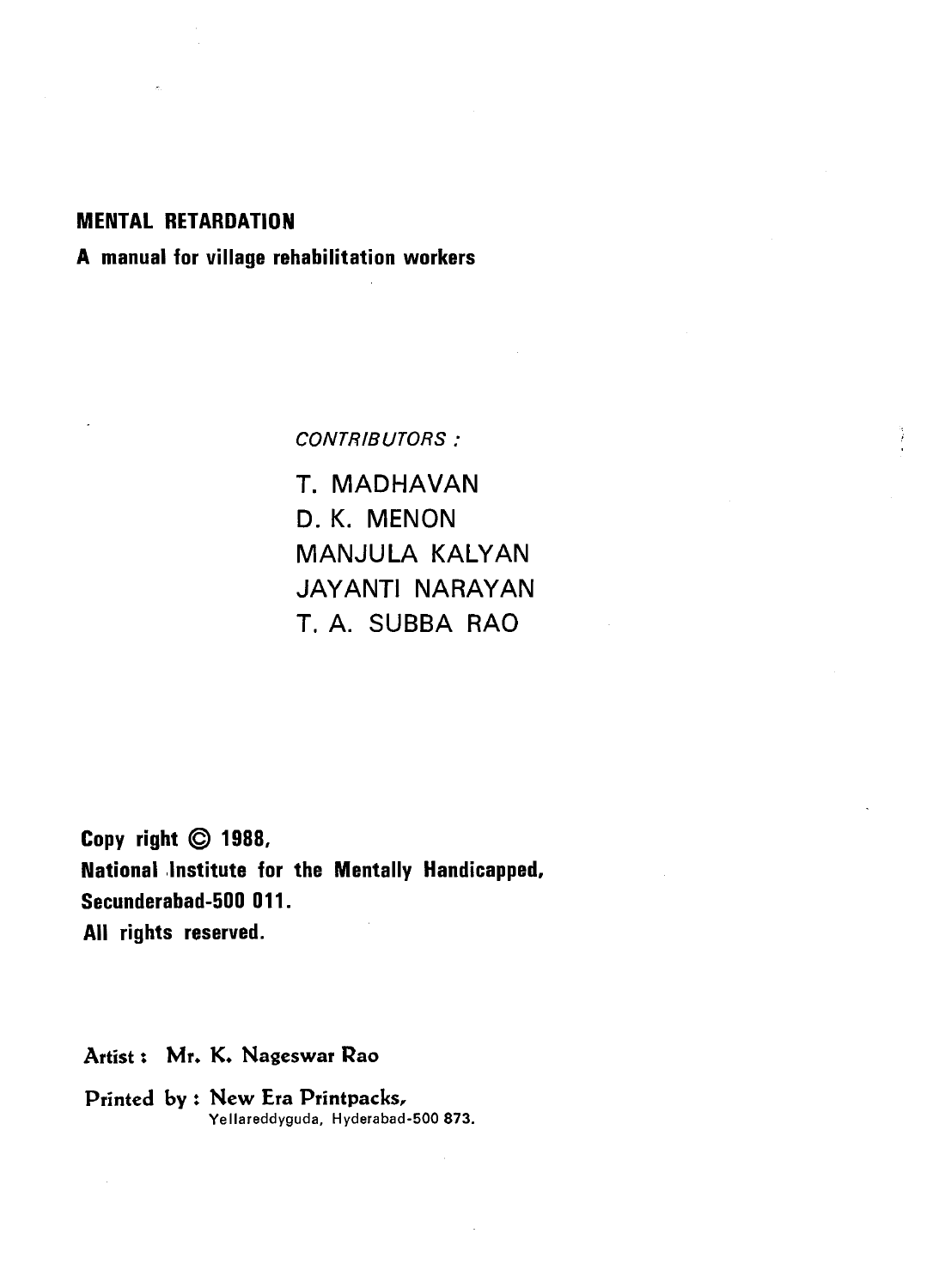#### ACKNOWLEDGEMENTS

Ŕ

We express our sincere thanks to those persons who gave their valuable comments on the first three drafts of the manual. We are thankful to the project advisory committee members, Prof. N.K. Jangira, Mr. P. Jayachandran and Dr. Mohan Isaac for their constant guidance. Our thanks are due to UNICEF for the financial assistance to carryout the project. We extend our thanks to the personnel of DRC, Vijayawada for their kind help in field testing the manual. We record our appreciation to Prof. B.V.L. Narayana Row for editing the manual. The help rendered by Ms. Vijayalakshmi Myreddi, Ms. Shyamala Kumari and Mr. K.S.R.C. Murthy is gratefully acknowledged.

T.M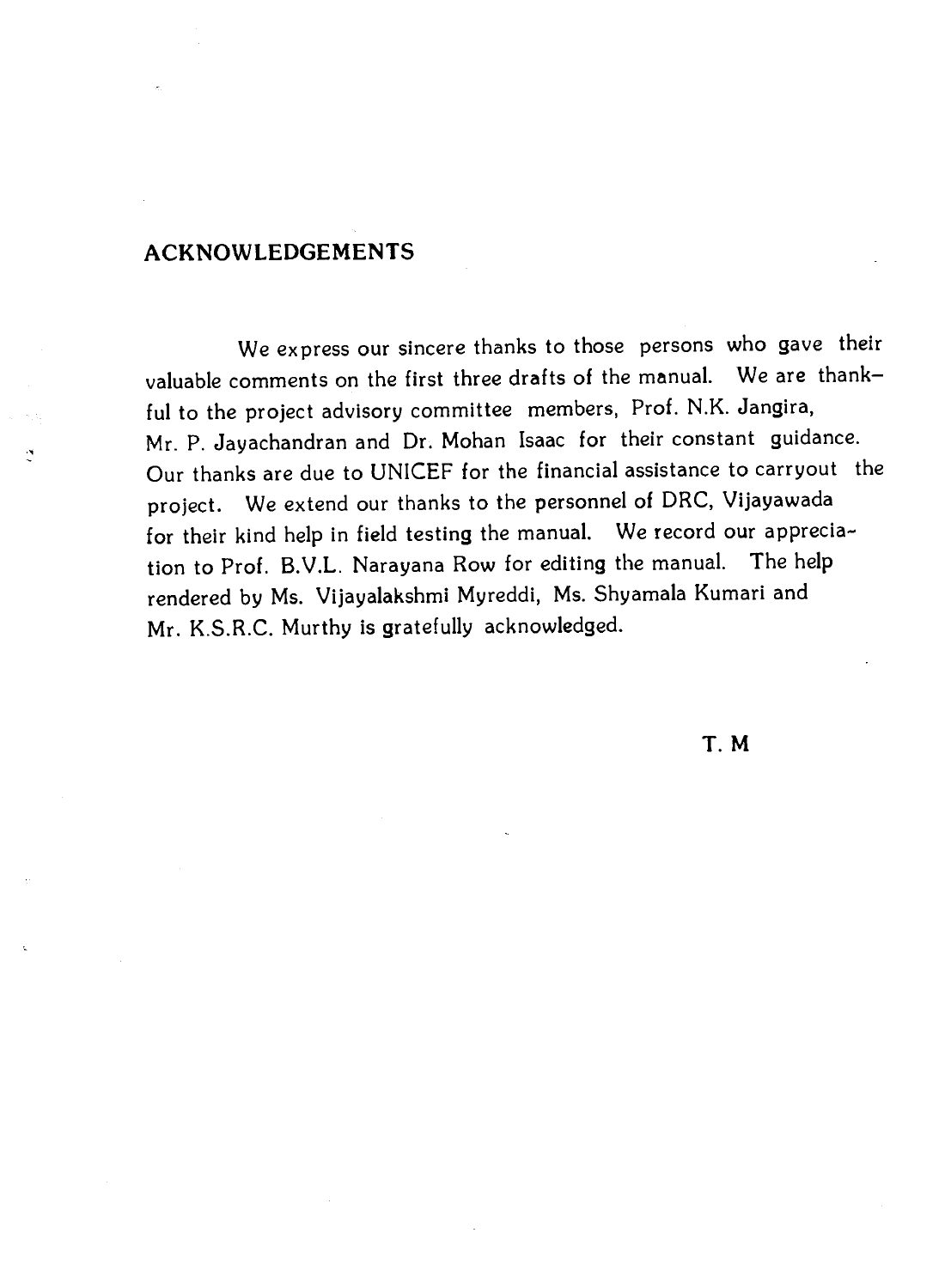#### What is Mental Retardation?

Ramu is ten. Boys of his age go to school and are probably in class 4 or 5. But Ramu cannot speak clearly. He does not know how to wear his own clothes. He cannot button them up. He needs help in bathing himself. He cannot read and write like the other children of his age. Often he is found to be sitting and rocking himself.

#### What is the Problem with Ramu ?

The specialists examined him and diagnosed him as 'mentally retarded'.

Let us understand the term 'mental retardation'. We have people amongst us, some who are rich and others who are poor, some who are tall and some others who are short and, some who are fair and some others who are dark. Some people are strong and some others are weak. Similarly we have people with different mental abilities — average, more than average, and less than average. People with less than average mental ability are called mentally retarded. Such people have difficulty in changing their way of functioning appropriate to the various situations in everyday life.



Look at the people here, Did you notice, 1. the drooling of saliva, 2. the open mouth, the low set ears, 3. the small head. The mentally retarded have such features.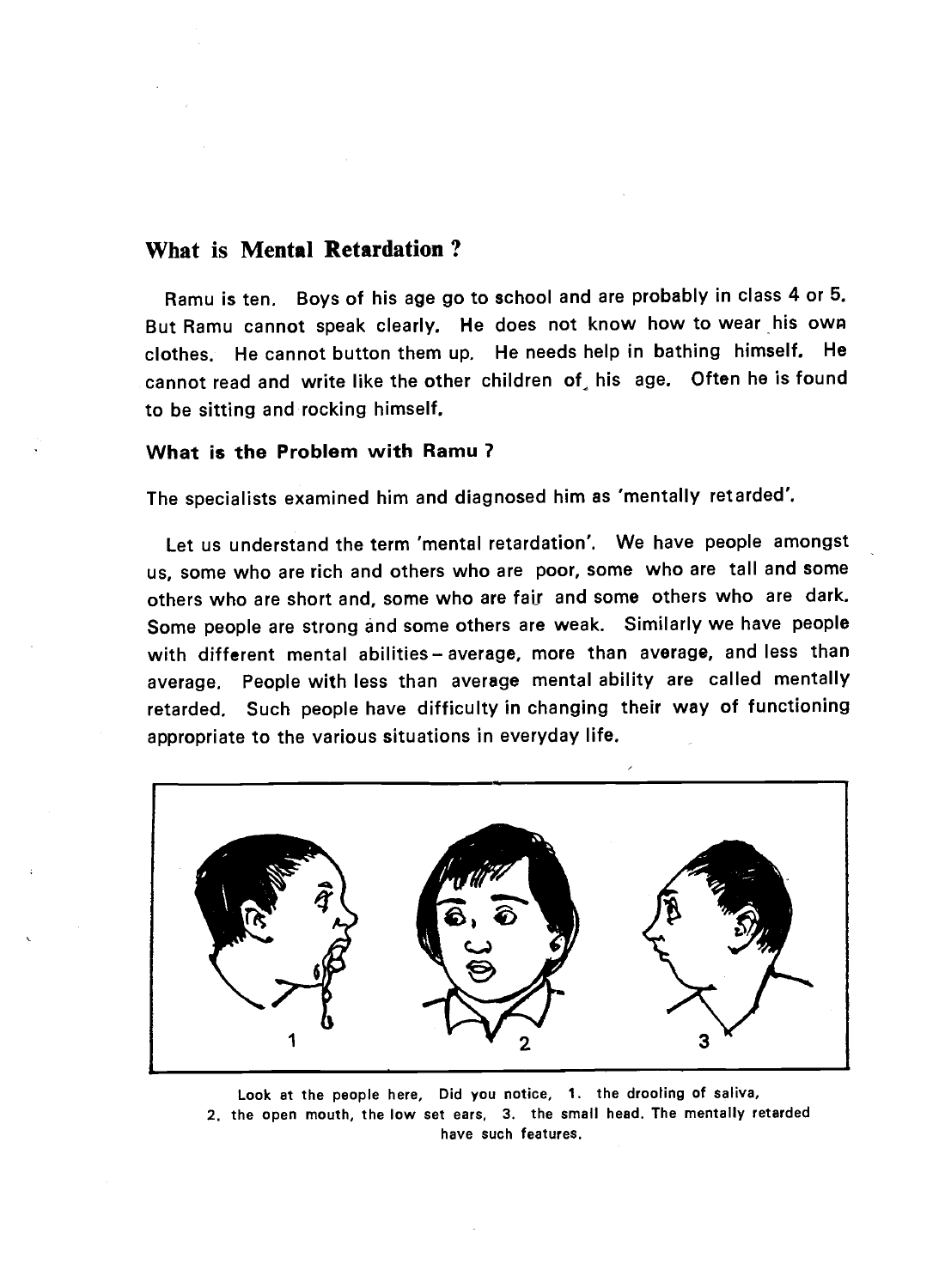The mentally retarded have many things in common with the normal people. But there are also characteristics which are different.

# What are the Mentally Retarded People like?

#### 1. Slow Reaction

They respond SLOWLY to what others say and to what happens in their surroundings. Sometimes they do not respond at all.





#### 2. Absence of Clarity

They CANNOT EXPRESS CLEARLY their thoughts, needs and feelings.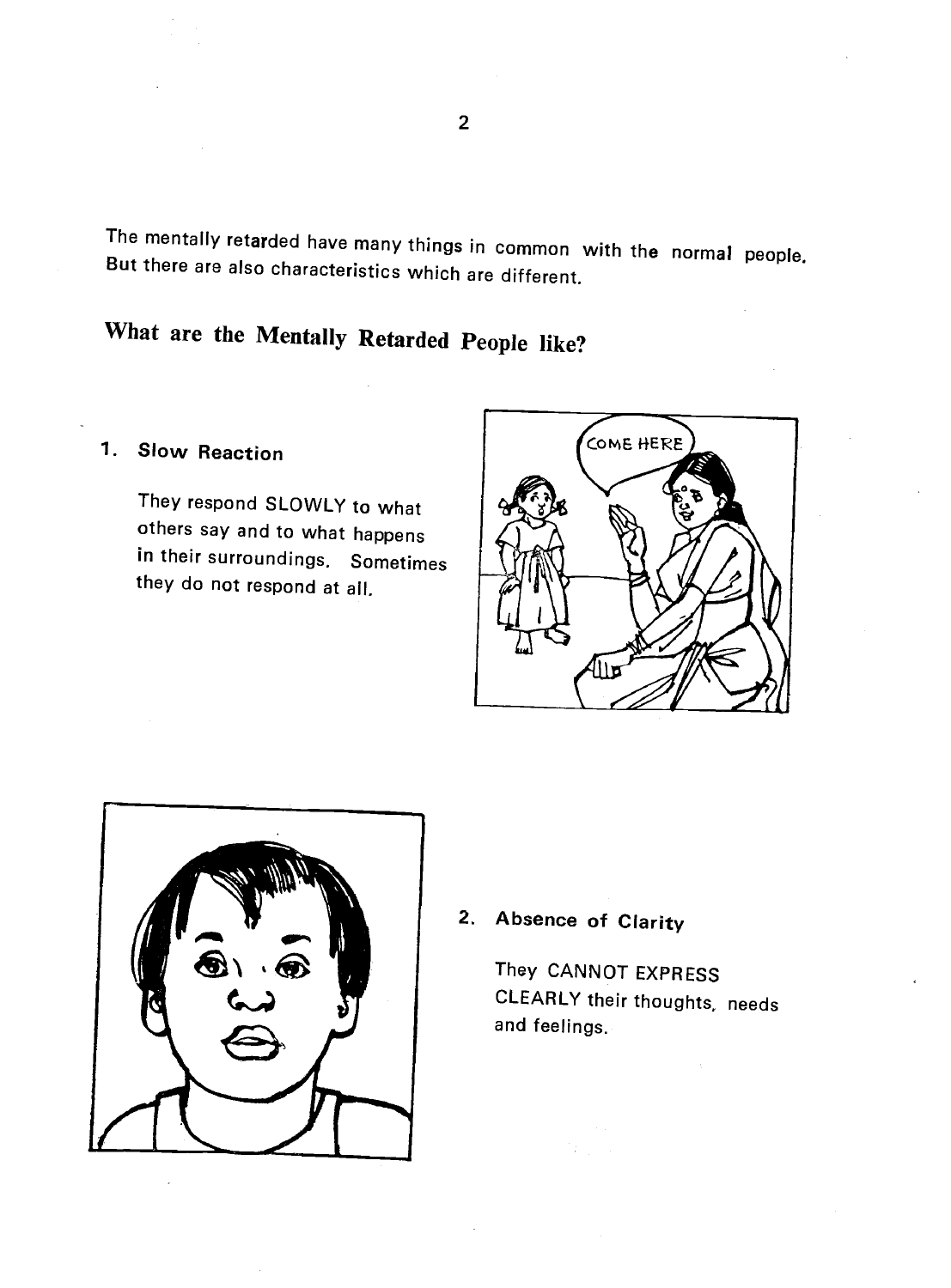#### 3. Inability to Learn Fast

They cannot learn anything new and different as easily as the others. They are SLOW IN LEARNING.





4. Inability to understand **Quickly** 

> They cannot UNDERSTAND easily what they see, hear, touch, smell or taste.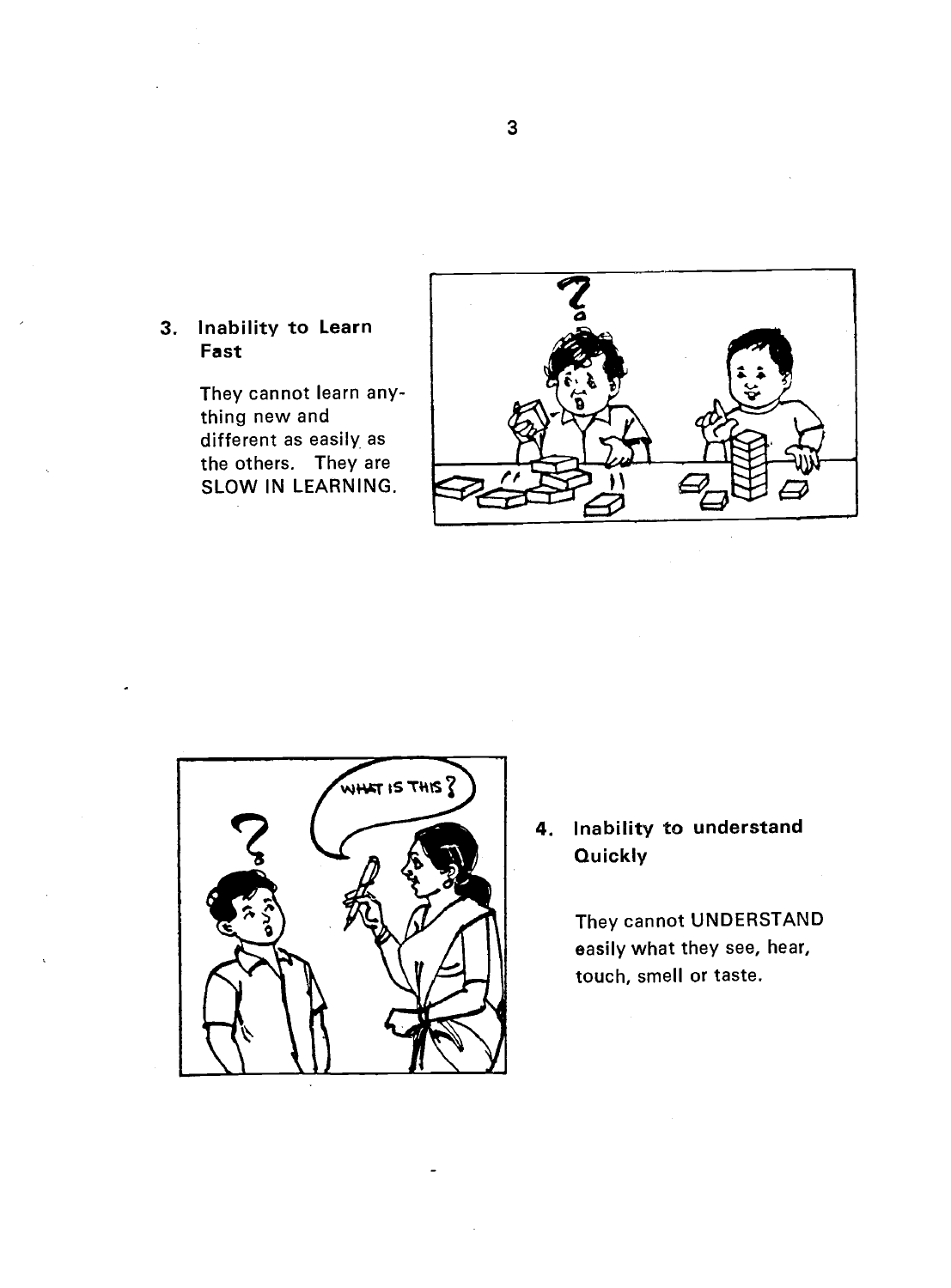

#### 5. Inability to Decide

They cannot take EVEN SIMPLE DECISIONS. They do not know what to do, say, and so on.





#### 6. Lack of Concentration

Some of them CANNOT GIVE CONTINUOUS ATTENTION to one person or one activity. Some of them have difficulty in changing from one activity to another.

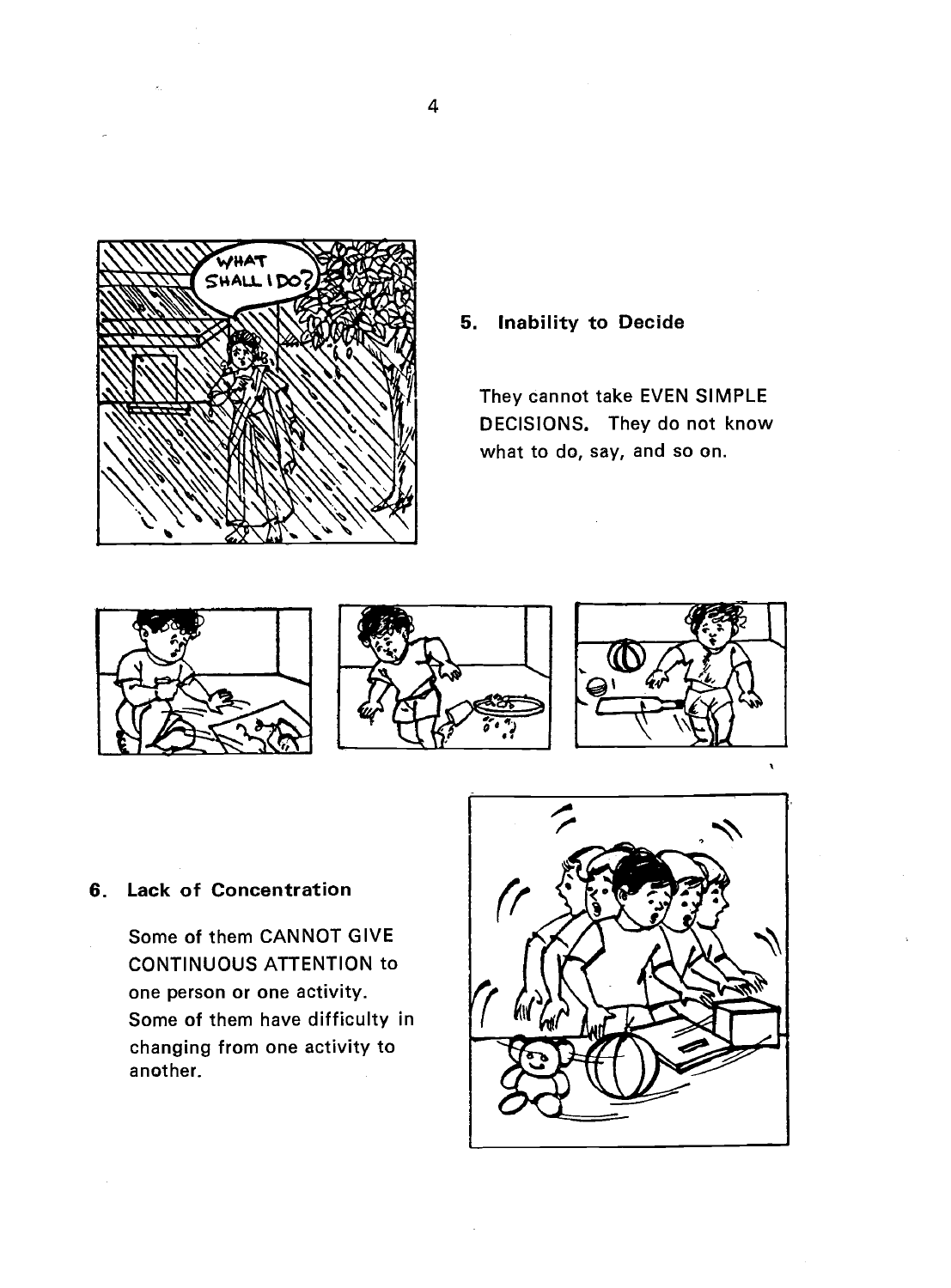

7. Short Temper

Some find it DIFFICULT TO CONTROL THEIR FEELINGS. They may throw things all over, injure themselves or others.



#### 8. Inability to Remember

Some can REMEMBER ONLY FOR A SHORT TIME of what they are told. Sometimes they do not remember at all.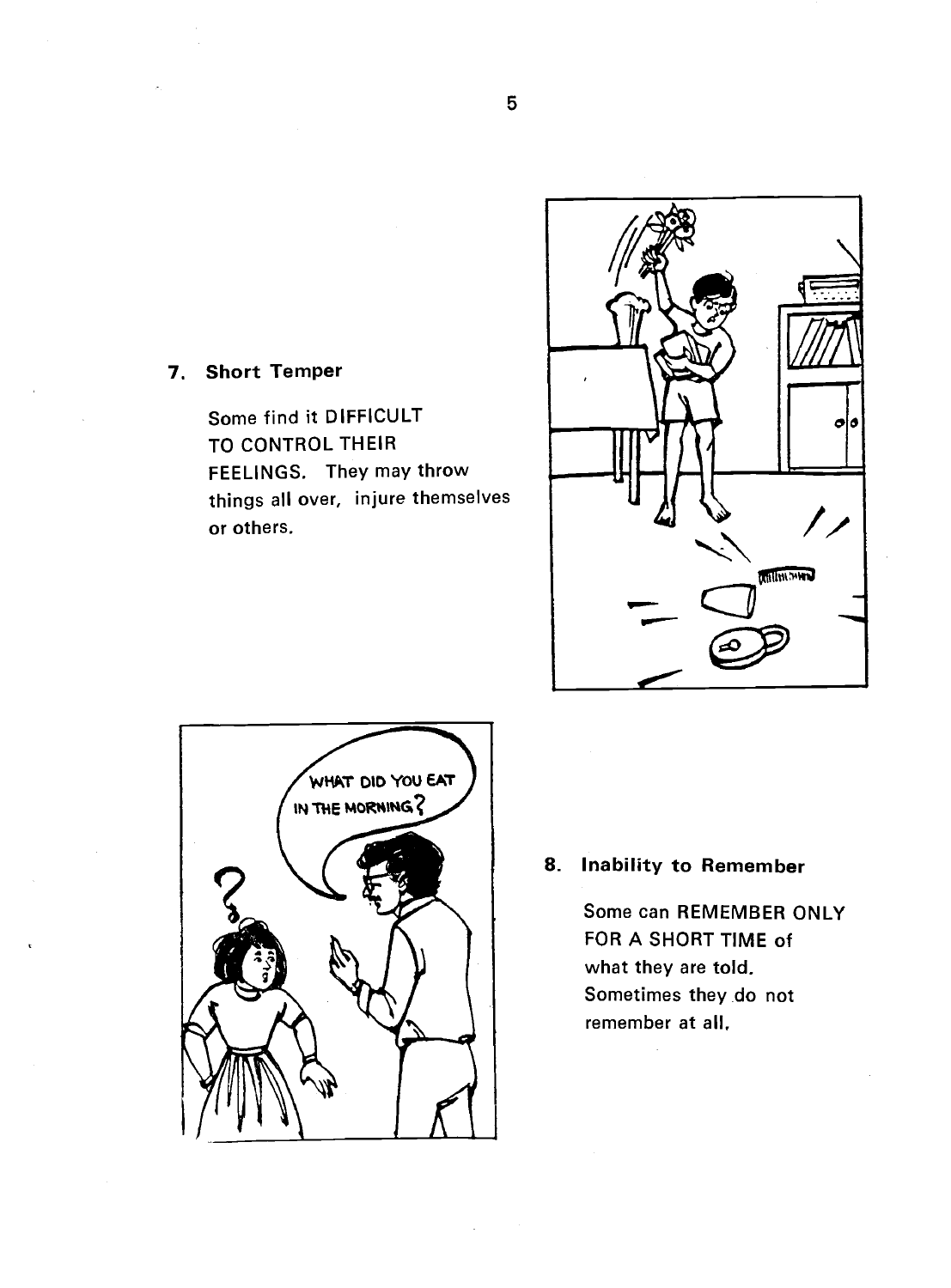

#### 9. Lack of Coordination

Some have DIFFICULTY IN SUCKING, CHEWING OR EATING, use of hands or moving from place to place.

#### 10. Delay in Development

#### FEATURES OF MENTAL RETARDATION\*

- 1. Slow Reaction
- 2. Absence of Clarity
- 3. Inability to Learn Fast
- 4. Inability to Understand Quickly
- 5. Inability to Decide
- Lack of Concentration 6.
- 7. Short Temper
- 8. Inability to Remember
- Lack of Coordination 9.
- 10. Delay in Development

\*Adopted from WHO - Training Disabled people in the community.

A manual on community based rehabilitation for developing countries W.H.O. RHB/83.1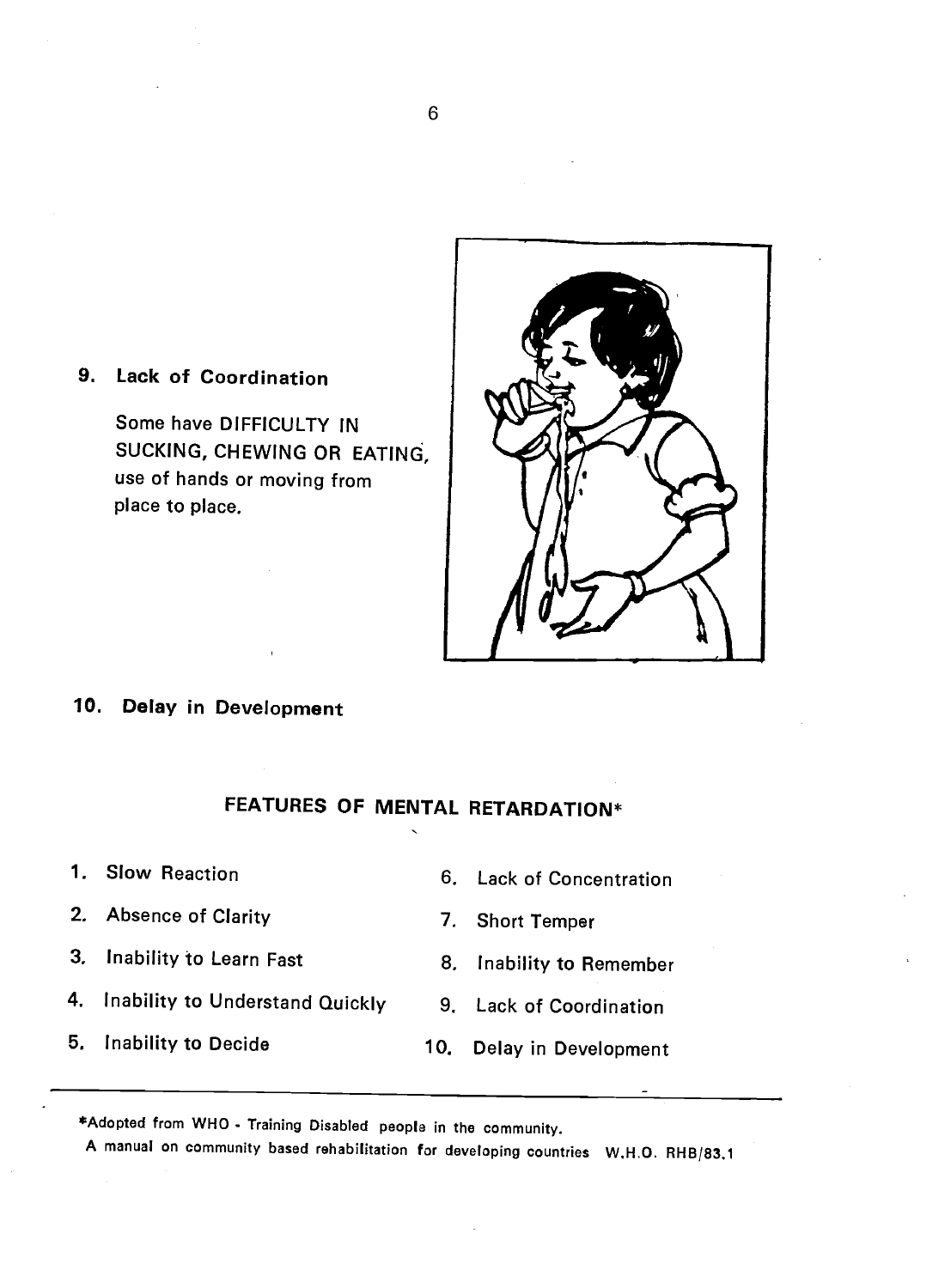#### Mental Retardation is not the same as Mental Illness

Mental retardation is not the same as mental illness. Mental Retardation is a condition. It cannot be cured. However, the mentally retarded person can be helped to learn many things (See page 22). ONE OF THE MAJOR FEATURES OF MENTAL RETARDATION IS DELAYED DEVELOPMENT. Some mentally retarded persons have external characteristics such as a small head, big or small and slanting eyes, squint, a thick tongue, the drooling of saliva, irregular teeth, short and fat limbs and fIat feet.

On the other hand, PEOPLE SUFFERING FROM MENTAL ILLNESS HAVE NORMAL DEVELOPMENT OF PHYSICAL AND MENTAL ABILITIES. Some of the symptoms of mental illness are : behaving in a strange manner, becoming moody and withdrawn, having suicidal tendencies, seeing and hearing things which others do not see and hear, suspecting others abnormally and becoming unusually cheerful and boastful. The mentally retarded persons do not share these features.

#### Remember

MENTAL ILLNESS CAN BE CURED WITH MEDICAL HELP MENTAL RETARDATION CANNOT BE CURED BECAUSE IT IS NOT AN ILLNESS.

#### Prevention of Mental Retardation

Let us see WHAT CAUSES MENTAL RETARDATION AND HOW WE CAN PREVENT IT. There are many factors that cause mental retardation. Some factors are known and some are not known. The conditions that occur before the birth of a baby i.e. when the child is in the mother's womb, during delivery and after the birth of a baby, may lead on to mental retardation.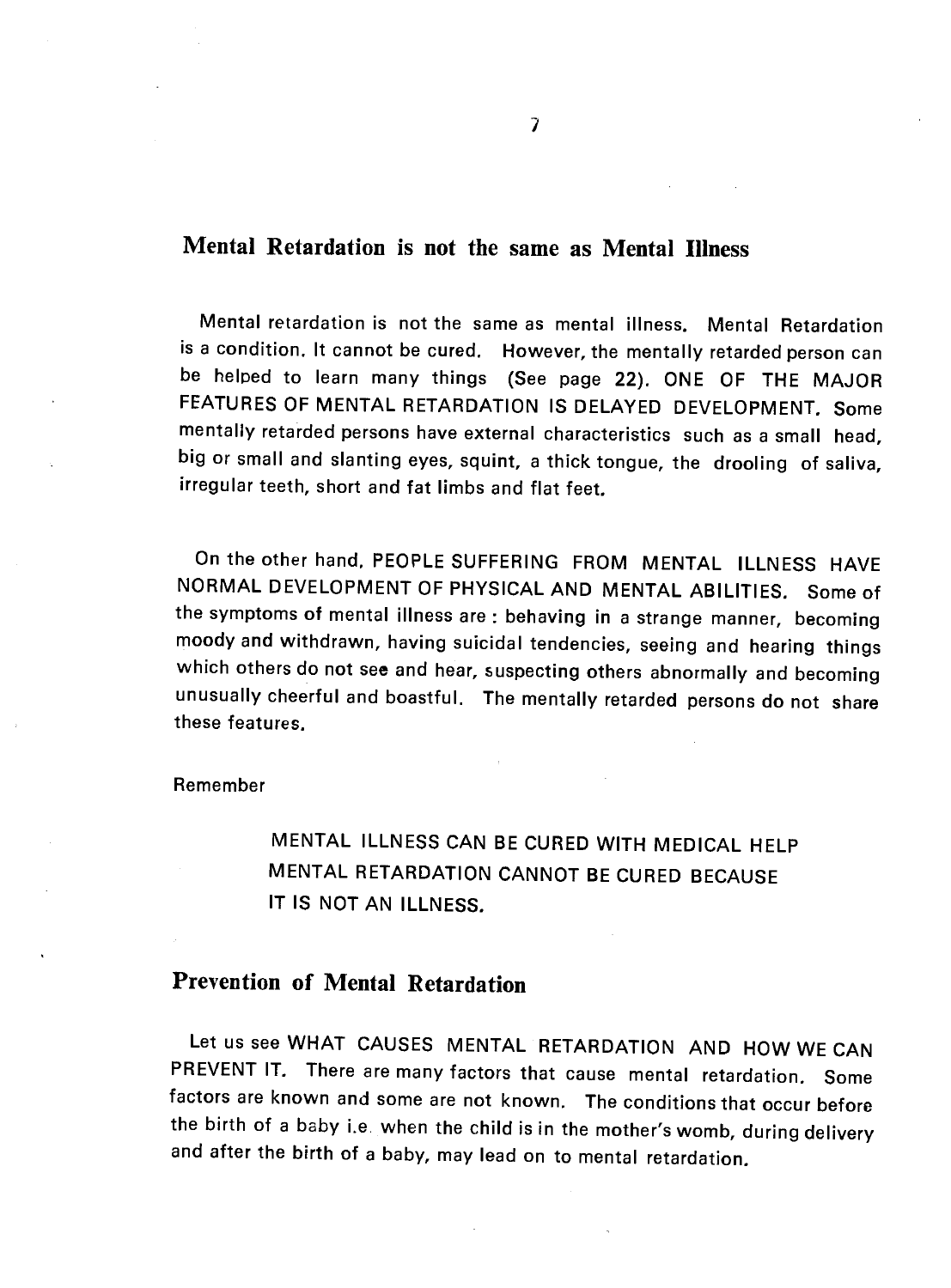#### 1. Factors During Pregnancy which lead to Mental Retardation

Some of the CAUSES DURING PREGNANCY are infections in the mother, the mother having fits, the mother having injuries over her abdomen due to accidents, the drinking of alcohol by the mother and not eating a properly balanced diet by the mother.





#### Precautions to be Taken

Let us see how mental retardation can be prevented during this period.



1. A REGULAR HEALTH CHECK UP of the pregnant woman must be made by a qualified doctor.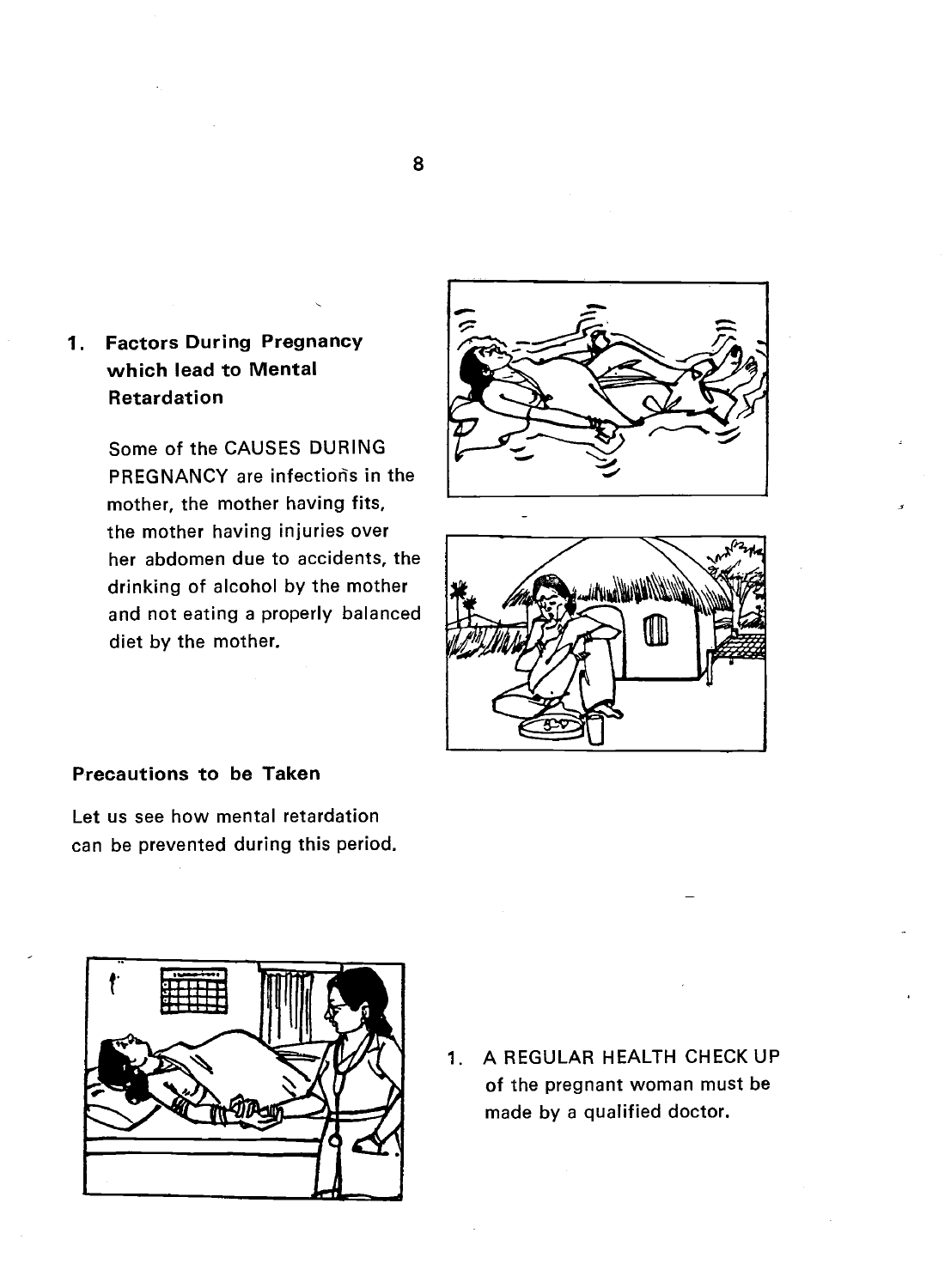2. A BALANCED DIET must be eaten by the pregnant woman including green and leafy vegetables, rice or wheat, maize, ragi or bajra, mixed cereals, beans, peas, milk and milk products. Eggs, meat and chicken may be taken if the person likes and can afford.



- 3. If the pregnancy is not wanted and AN ABORTION is planned, the abortion SHOULD BE DONE ONLY IN A HOSPITAL BY A QUALIFIED DOCTOR.
- 4. VACCINATION AGAINST TETANUS must be taken by the pregnant woman.



5. Carrying heavy loads, walking on slippery ground, climbing trees or narrow stools and ladders during pregnancy should be avoided to PREVENT ACCIDENTS.

> $\label{eq:3.1} \mathcal{L}^{\text{max}}_{\text{max}} \left( \mathcal{L}^{\text{max}}_{\text{max}} \left( \mathcal{L}^{\text{max}}_{\text{max}} \right) \right) = \mathcal{L}^{\text{max}}_{\text{max}} \left( \mathcal{L}^{\text{max}}_{\text{max}} \right)$ Providence in the contracts storage

9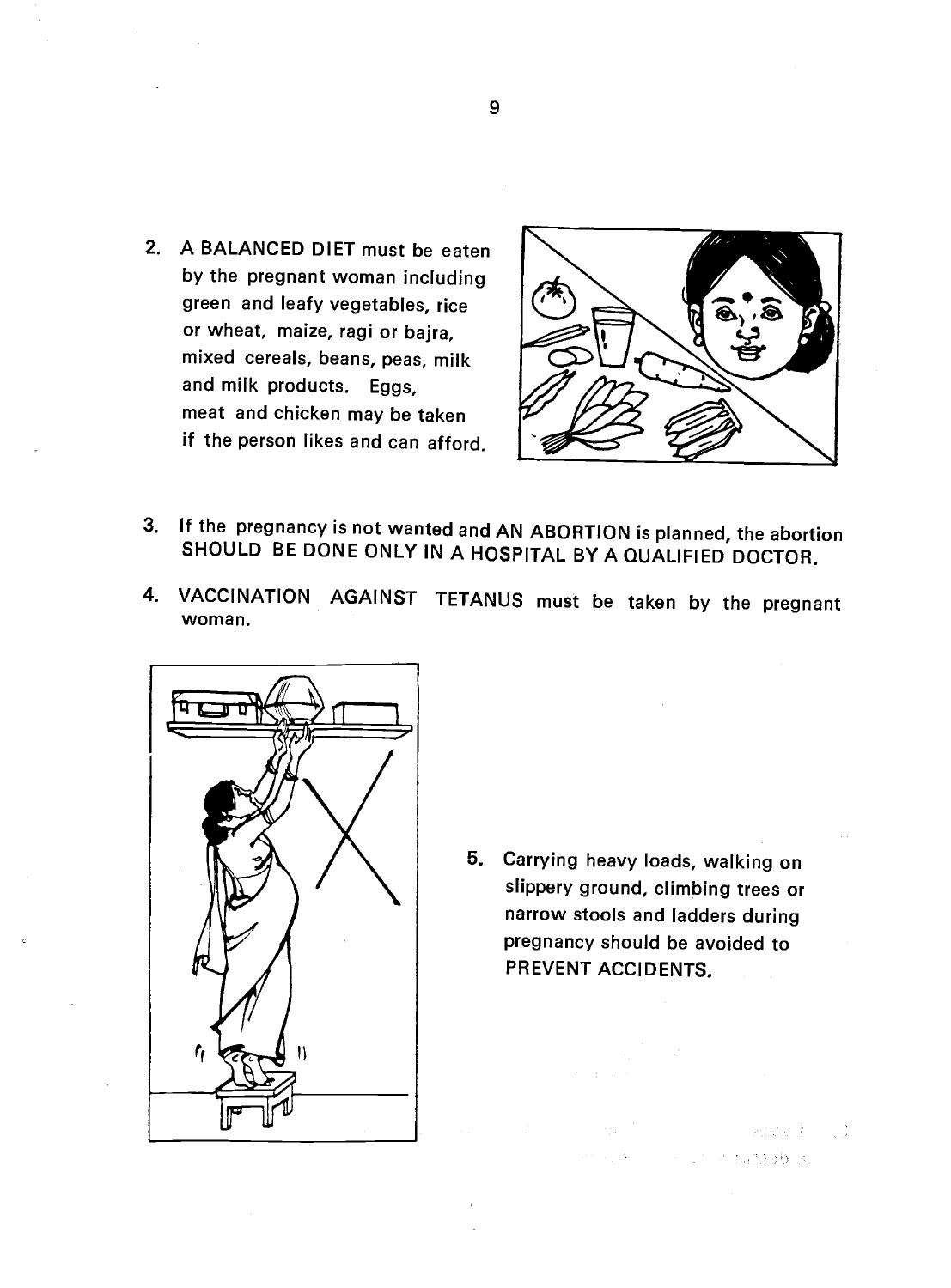6. Medicines should be taken by the pregnant woman only on the advice of a qualified doctor.



### 2. Factors During the Delivery Leading to Mental Retardation

Complications DURING THE DELIVERY OF A BABY can damage the brain resulting in mental retardation. For example, a prolonged labour, the head of the baby being held high up in birth canal for a long time, the lack of respiration immediately after birth or the child being born before the full term of nine months, can cause mental retardation.

#### Precautions to be Taken

To PREVENT mental retardation during this period

- 1. DELIVERY must be conducted BY A TRAINED PERSON and the first delivery if possible, should be in a hospital where more facilities are available than at home.
- 2. In case baby does not cry immediately after birth or turns blue, PROPER BREATHING MUST BE ENSURED and Oxygen given immediately.
- 3. If abnormalities such as a big head or the baby looking yellow are noticed, a doctor must be consulted immediately.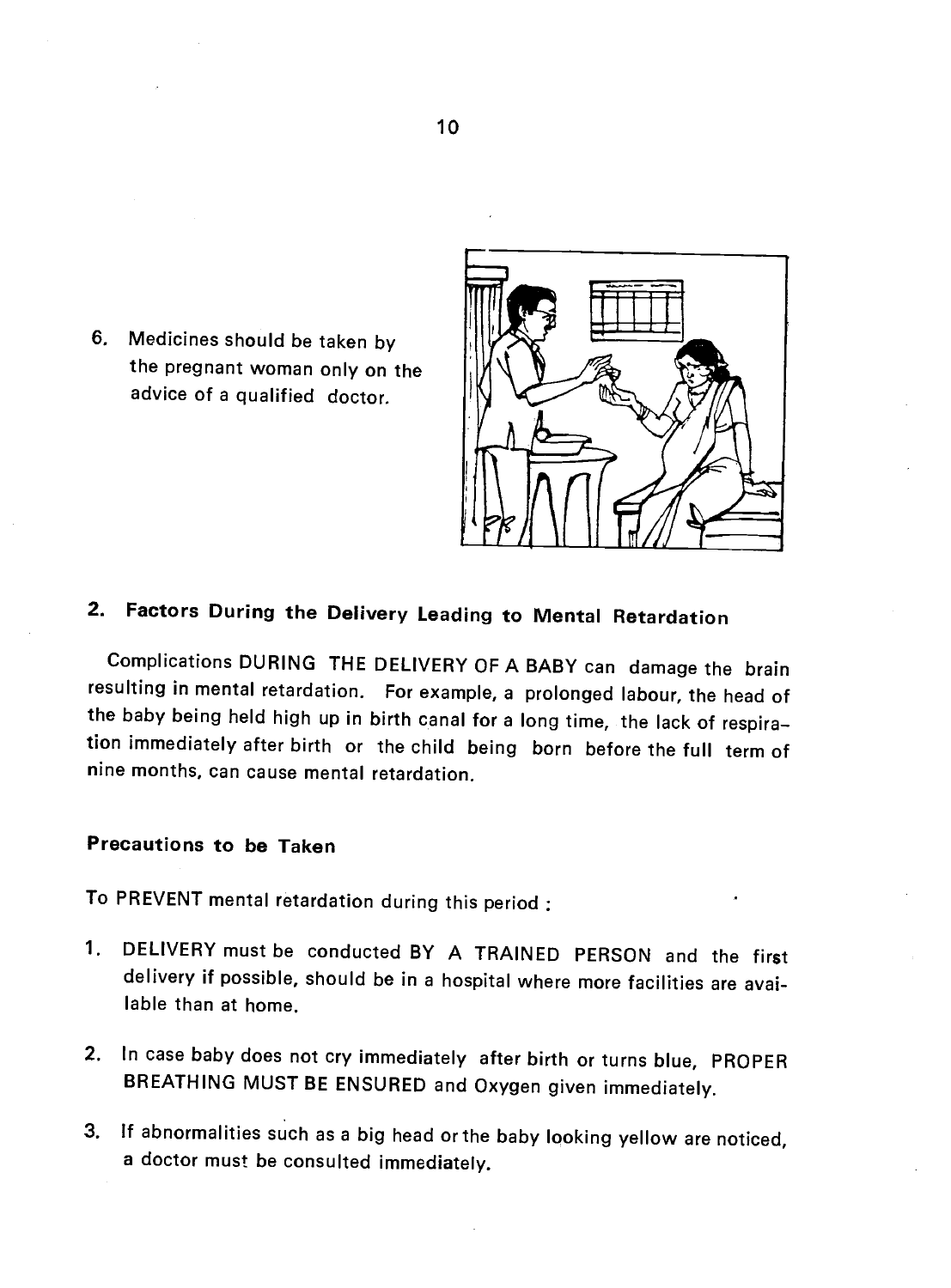#### 3. Factors Leading to Mental Retardation after the birth of a baby.





AFTER BIRTH, prolonged fever with fits and loss of consciousness, accidents resulting in injury to head, severe diarrhoea, poor nutrition for a long time, jaundice and uncontrolled fits can cause mental retardation in a child.

#### Precautions to be Taken

To PREVENT mental retardation during this period.

1. The child should be immunized against diphtheria, whooping cough, tetanus, polio, measles and tuberculosis during the first year.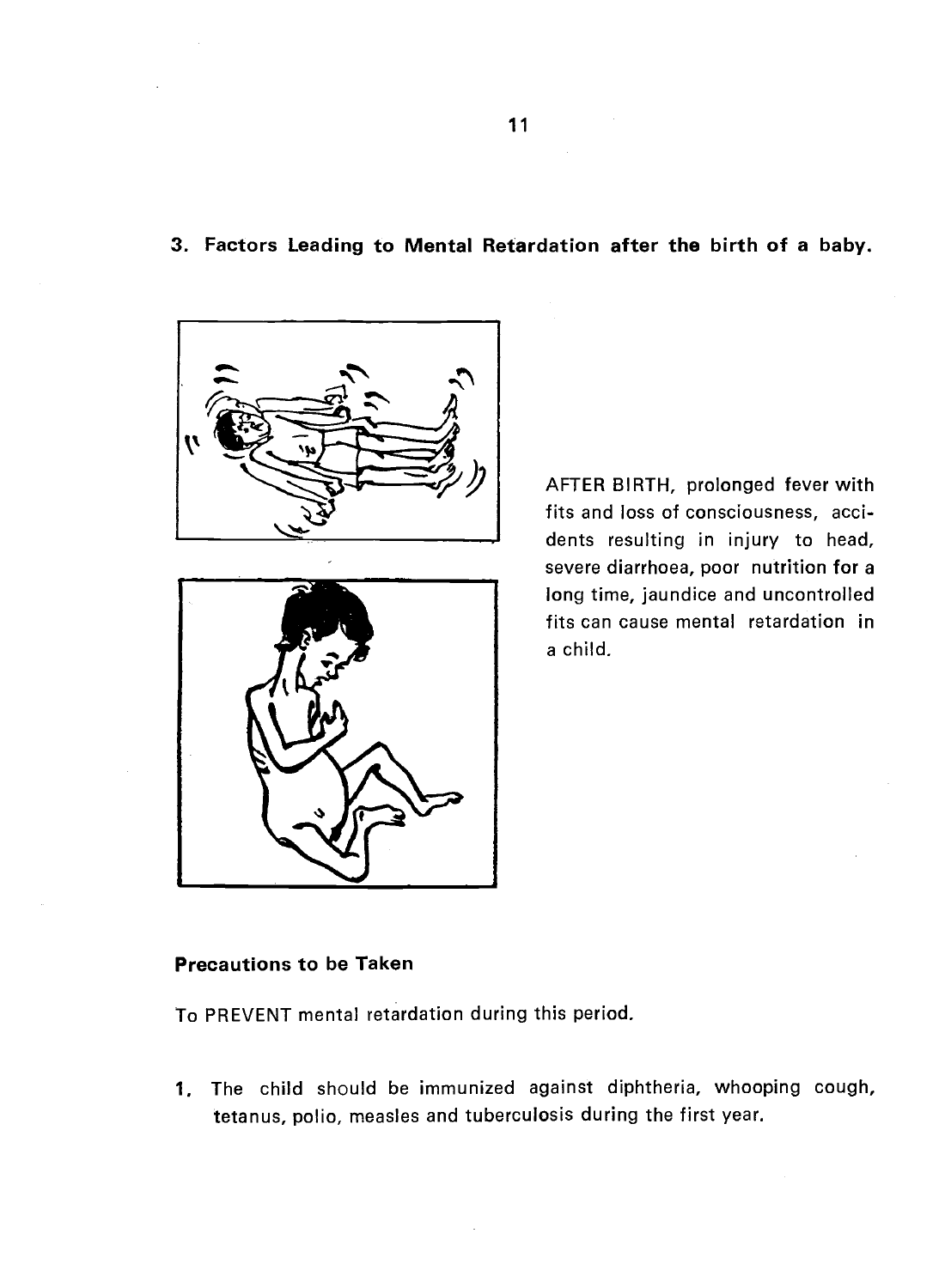

2. HIGH FEVER in a Child (40°C or 104°F and above) can damage the brain. HIGH FEVER SHOULD BE BROUGHT DOWN IMMEDIATELy Uncover the child completely. Soak some pieces of cloth in cold water<br>and place the wet pieces of cloth

on the forehead, the body, the arms and the legs. Fan the child and change the wet pieces frequently. Give the child plenty of water with sugar or jaggery to drink. Give medicines to reduce the fever on the advice of a doctor. DO NOT WRAP THE CHILD IN WARM CLOTHING OR BLANKETS.

3. If the child develops fits, a doctor should be consulted. Uncontrolled fits can lead to mental retardation. DRUGS MUST BE REGULARLY GIVEN SO THAT FITS ARE BROUGHT UNDER CONTROL.

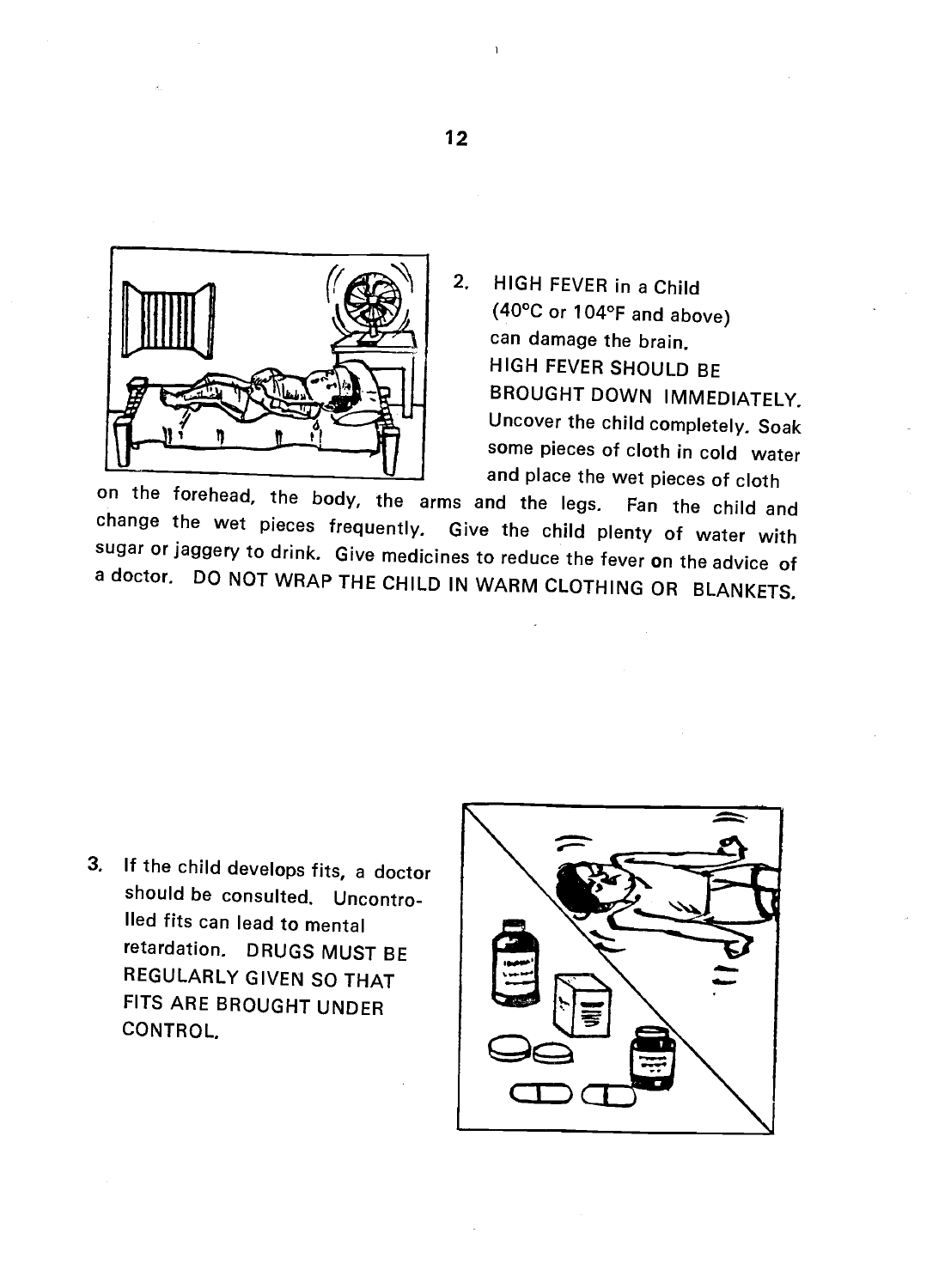

4. During EPIDEMICS like brain fever and cholera, CONTAMINATED FOOD SHOULD BE AVOIDED. Children should be given freshly prepared food and boiled water.

5. Head injury due to accidents can damage the brain. Accidents must be avoided.



#### 4. Other Factors

#### Hereditary Factors

1. Some defects can be transmitted from ONE GENERATION TO THE OTHER. These are hereditary factors. For example, if there is a mentally retarded person among the parents or the forefathers, there is a chance of bearing a mentally retarded child. Hence, marriage among blood relatives should be avoided, particularly when there is a history of mental retardation in the family,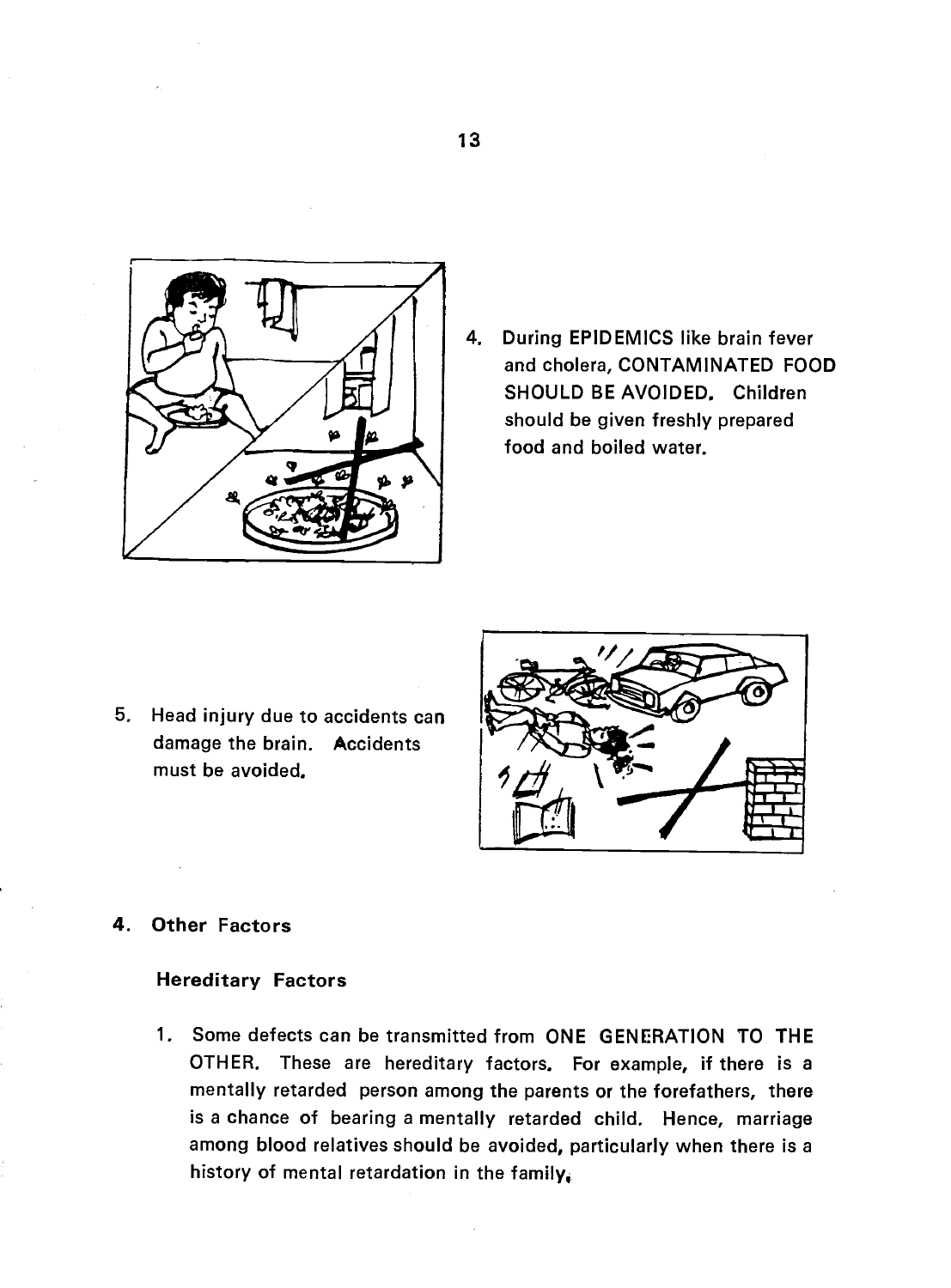- 2. Child bearing by a woman under 18 years and over 35 years of age should be avoided.
- 3. If a child is born with a small / big head or stiff limbs, he should be taken to a doctor to prevent further disabilities.

#### How to Identify a Child with Mental Retardation

The growth and development of children follow a particular pattern. Every child passes through certain stages of development. It is important to know these stages of development as it helps in identifying children who have DELAYED DEVELOPMENT. Some of the IMPORTANT STAGES.OF DEVELO-PMENT along with the normal age range, are given below.



Stage-i

AGE : 1 to 3 months Development: Responds to name/ voice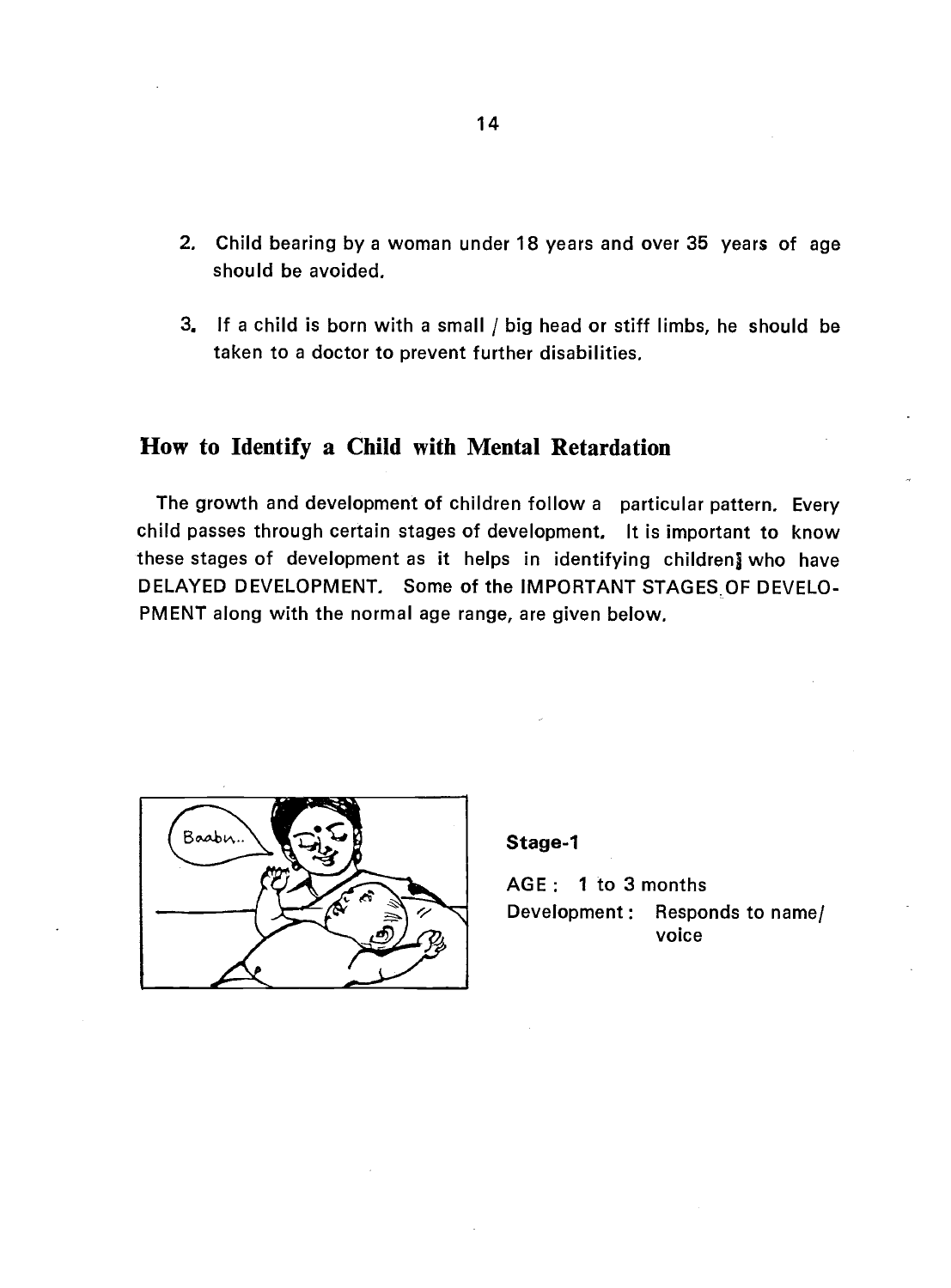

Age : 1 to 4 months Development : Smiles at others





#### Stage-3

Age : 2 to 6 months Development : Holds head steady

#### Stage-4

Age: 5 to 10 months Development: Sits without support

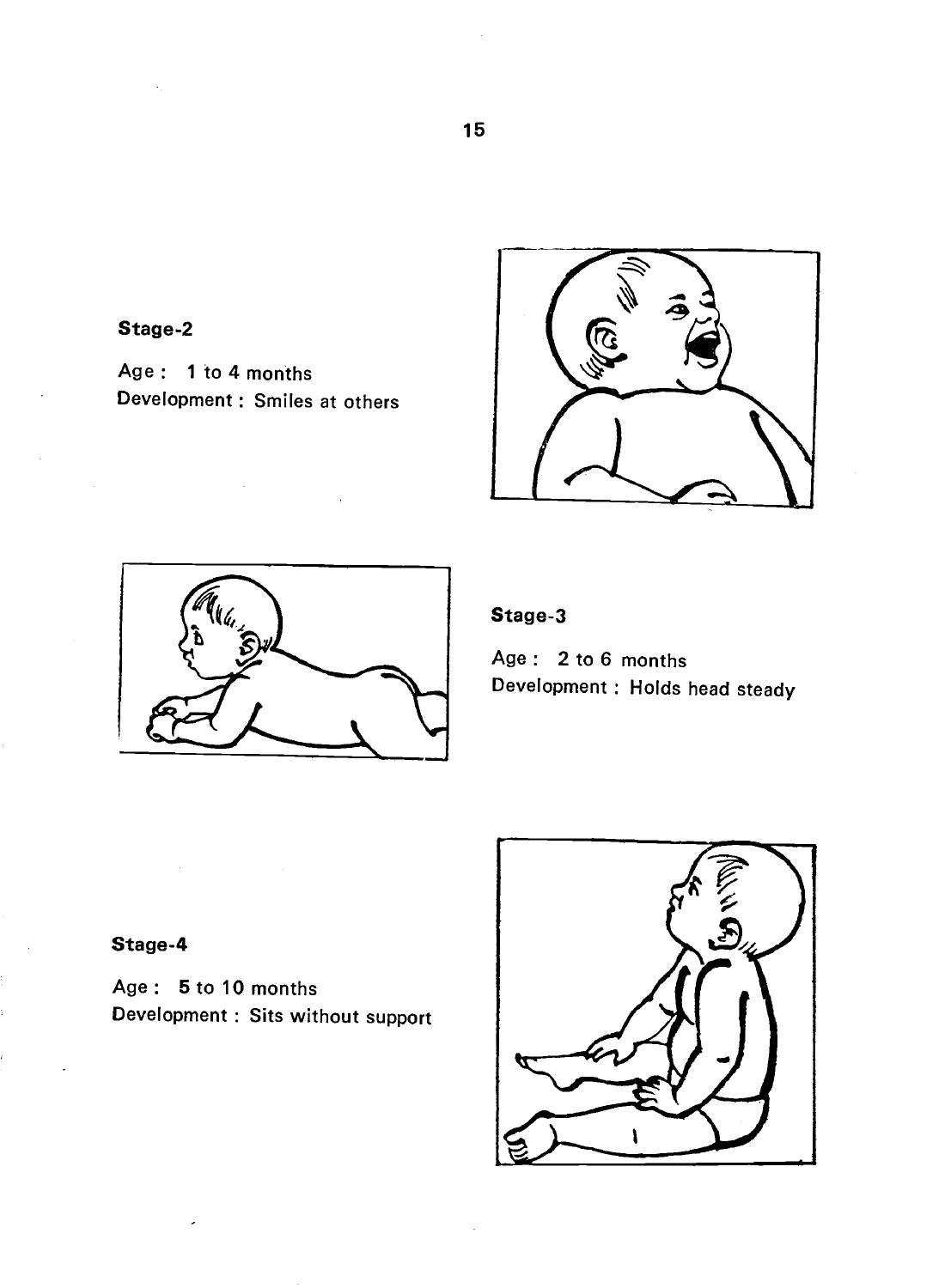

#### Stage-5

Age: 9 to 14 months Development : Stands without support,

#### Stage-6

Age: 10 to 20 months Development : Walks independently

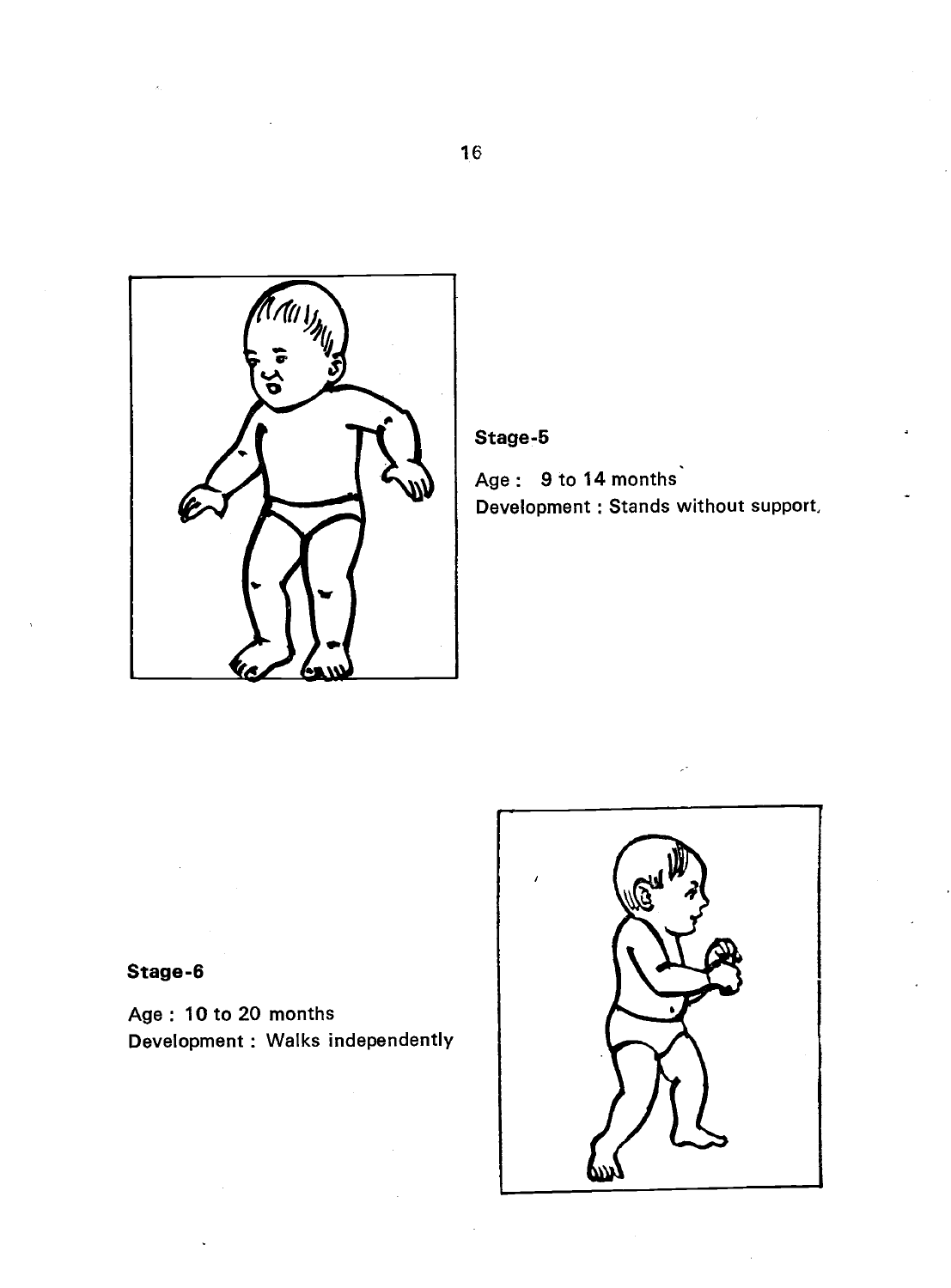

#### Stage-7

Age: 6 to 30 months Development: Talks in 2 to 3 word sentences

#### Stage-8

Age: 2 to 3 years Development : Self feeding

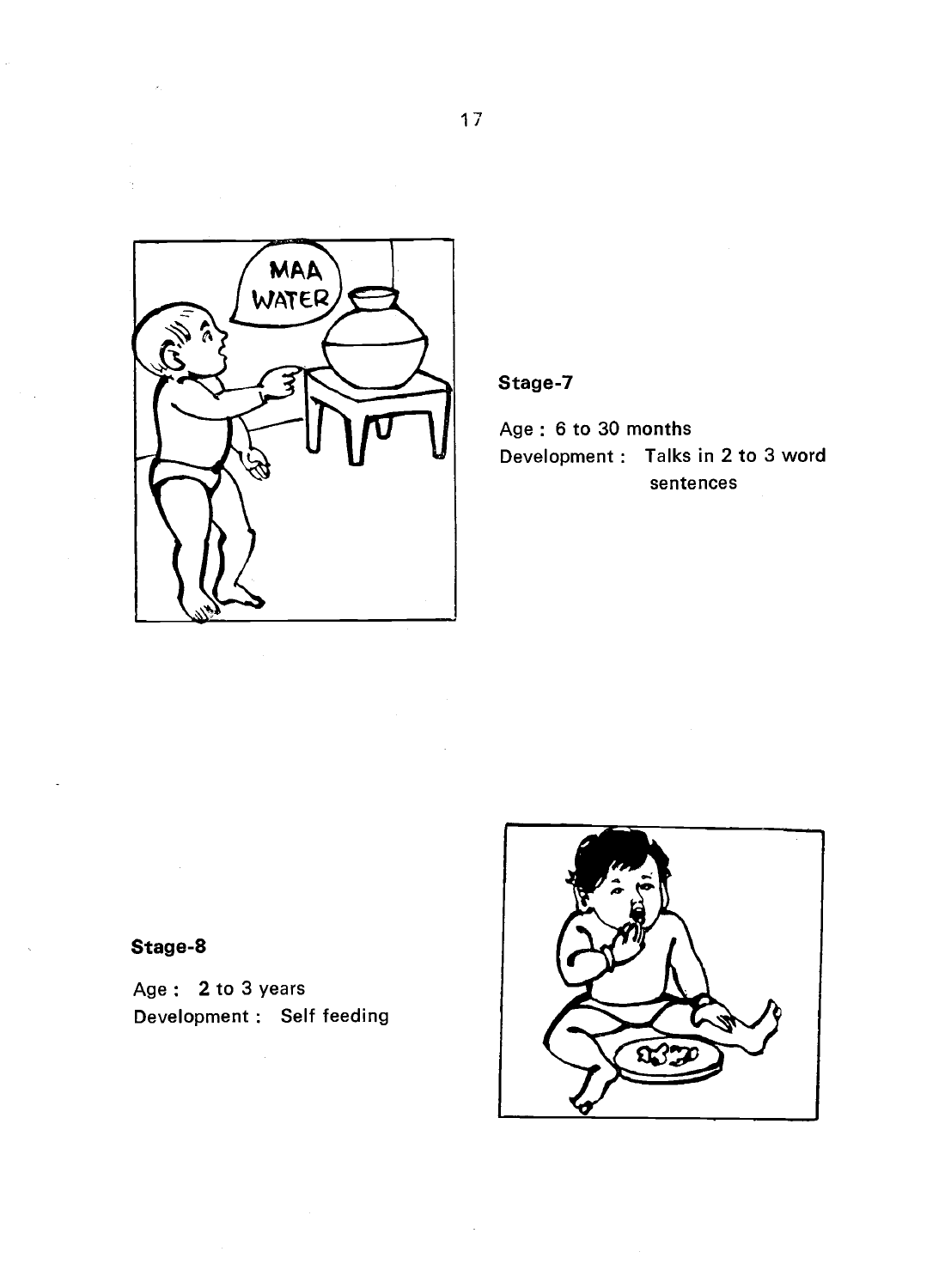#### Stage-9

Age: 2 to 3 years Development : Tells name





Stage-10

Age: 3 to 4 years Development : Has toilet control

We have seen the MAJOR STAGES OF DEVELOPMENT in a normal child. Let us see HOW WE CAN IDENTIFY A CHILD WITH MENTAL RETARDATION. Look at the three screening schedules given below:

| <b>Screening Schedule</b> | Age<br>range      | Page |
|---------------------------|-------------------|------|
| <b>Schedule</b>           | below 3 years     | 19   |
| <b>Schedule</b><br>11     | 3-6 years         | 20   |
| <b>Schedule</b><br>Ш      | 7 years and above | 21   |

Gather the information required in the schedules from the parents / guardian / those persons who know the child well.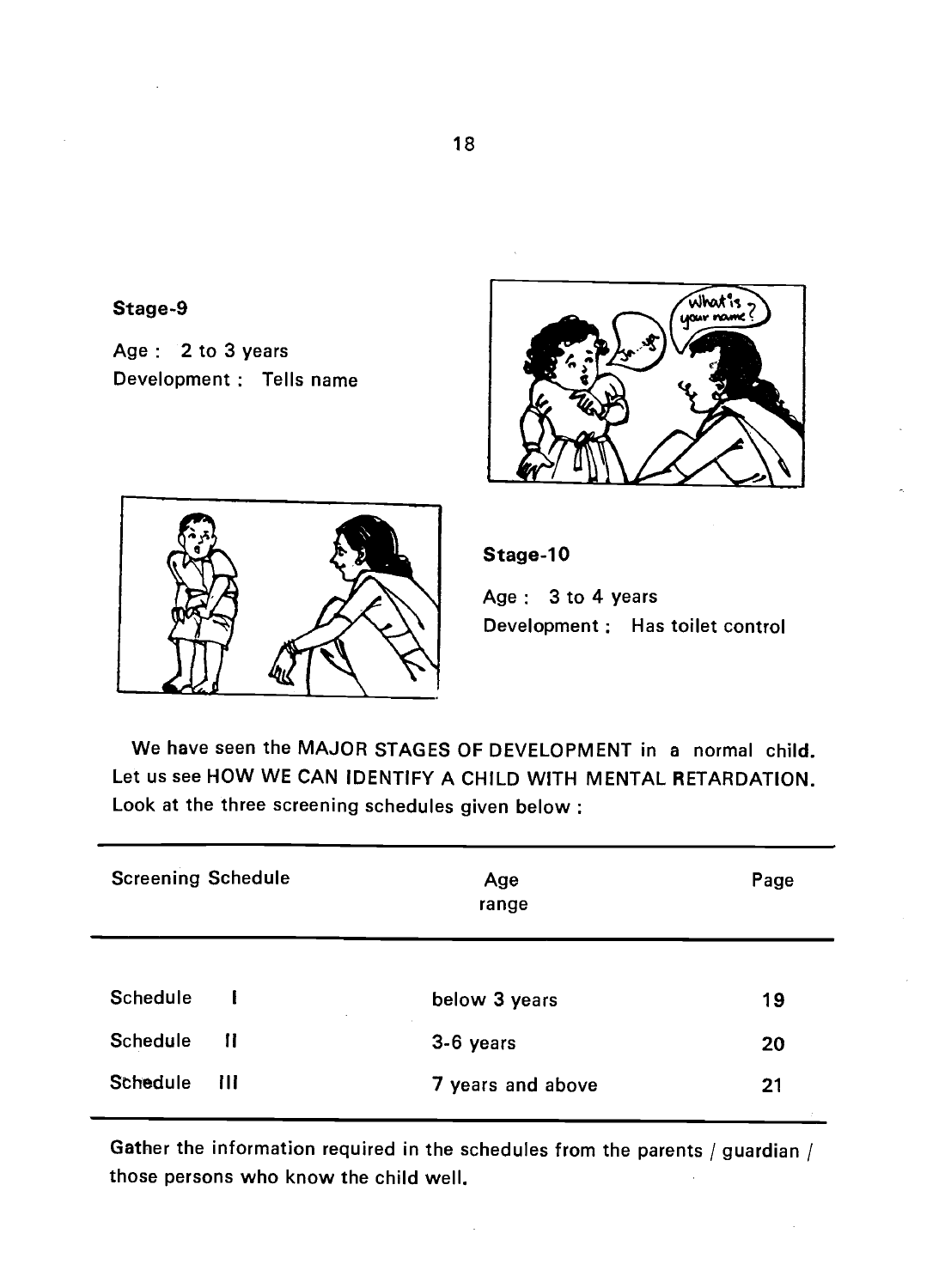|              | Screening Schedule I (below 3 years) |               |  |
|--------------|--------------------------------------|---------------|--|
| <b>Stage</b> | <b>CHILD'S</b>                       | <b>NORMAL</b> |  |

| <b>Stage</b><br>No. | CHILD'S<br><b>ROGRESS</b>   | <b>NORMAL</b><br><b>DEVELOPMENT</b><br>Age Range | <b>DELAYED</b><br>DEVELOPMENT: If<br>not achieved by the |
|---------------------|-----------------------------|--------------------------------------------------|----------------------------------------------------------|
| 1.                  | Responds to name/voice      | 1- 3 months                                      | 4th month                                                |
| 2.                  | Smiles at others            | $1 - 4$ months                                   | 6th month                                                |
| 3 <sub>1</sub>      | Holds head steady           | $2 - 6$ months                                   | 6th month                                                |
| 4.                  | Sits without support        | 5-10 months                                      | 12th month                                               |
| 5.                  | Stands without support      | 9-14 months                                      | 18th month                                               |
| 6.                  | Walks well                  | 10-20 months                                     | 20th month                                               |
| $7_{-}$             | Talks in 2-3 word sentences | $16 - 30$ months                                 | 3rd year                                                 |
| 8.                  | Eats/drinks by self         | $2 - 3$<br>years                                 | 4th year                                                 |
| 9.                  | Tells his name              | $2-3$ years                                      | 4th year                                                 |
| 10.                 | Has toilet control          | $3 - 4$<br>years                                 | 4th year                                                 |
| 11.                 | Avoids simple hazards       | $3 - 4$<br>years                                 | 4th year                                                 |
|                     | Other factors               |                                                  |                                                          |
| 12,                 | Has fits                    | Yes<br>No                                        |                                                          |
| 13.                 | Has physical disability     | Yes<br>No                                        |                                                          |

IF THE CHILD IS FOUND TO BE DELAYED IN ANY OF THE STAGES GIVEN FROM 1 - 11 AND IF THE CHILD HAS FITS OR PHYSICAL DISABILITY, SUSPECT MENTAL RETARDATION.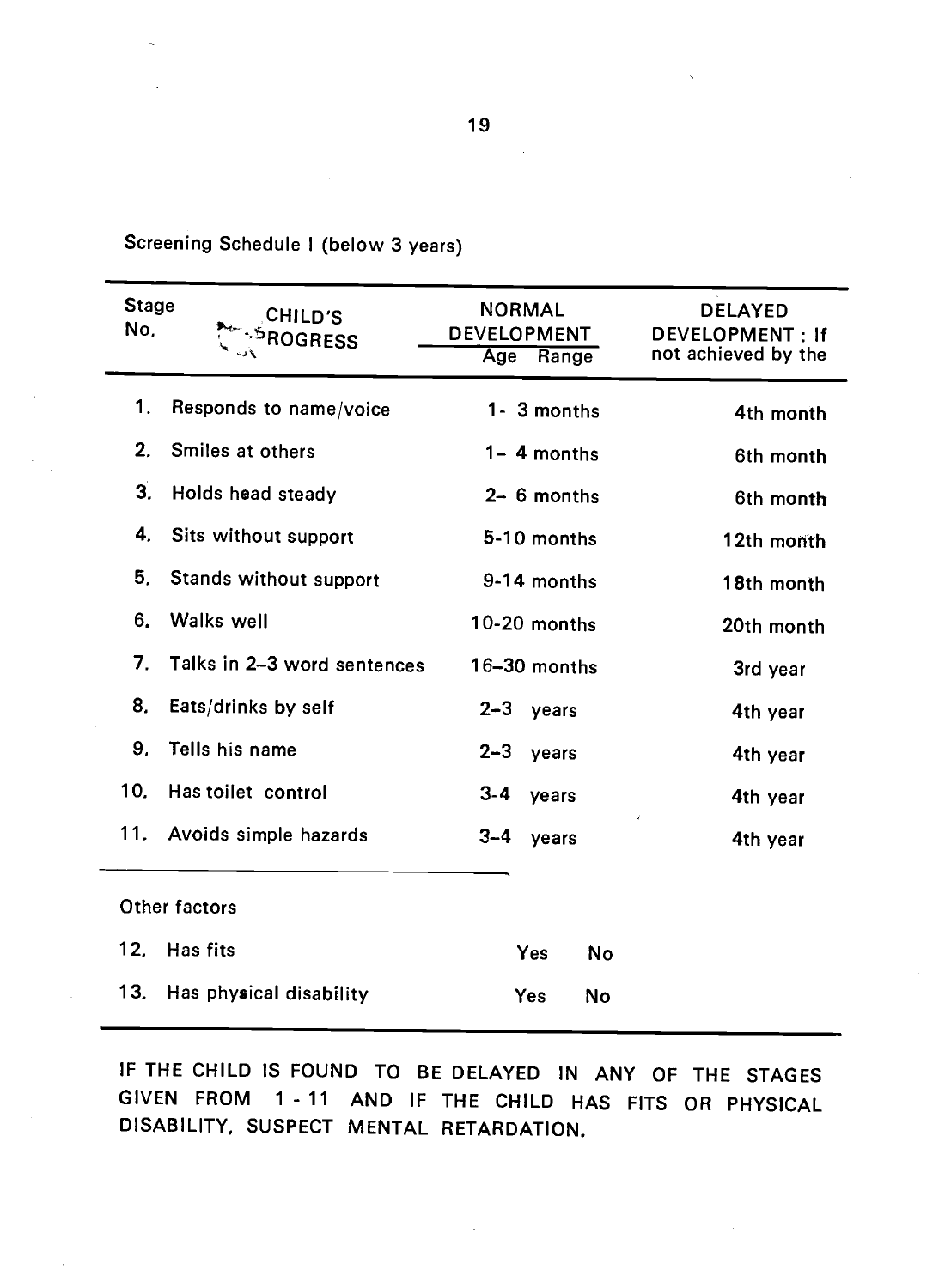Screening Schedule - II\* (3 to 6 years)

#### Observe the following

| 1.  | Compared with other children, did the child have any<br>serious delay in sitting, standing, or walking?       | Yes        | No |
|-----|---------------------------------------------------------------------------------------------------------------|------------|----|
| 2.  | Does the child appear to have difficulty in hearing?                                                          | Yes        | No |
| 3.  | Does the child have difficulty in seeing?                                                                     | <b>Yes</b> | No |
| 4.  | When you tell the child to do something, does he<br>seem to have problems in understanding what you are       | Yes        | No |
| 5.  | saying?<br>Does the child sometime have weakness and/or                                                       |            |    |
|     | stiffness in the limbs and/or difficulty in walking or<br>moving his arms?                                    | Yes        | No |
| 6.  | Does the child sometimes have fits, become rigid, or<br>lose consciousness?                                   | Yes        | No |
| 7.  | Does the child have difficulty in learning to do things<br>like other children of his age?                    | Yes        | No |
| 8.  | Is the child not able to speak at all? (Cannot make<br>understood in words/say any recognizable<br>himself    |            |    |
|     | words)                                                                                                        | Yes        | No |
| 9.  | Is the child's speech in any way different from normal?<br>(not clear enough to be understood by people other |            | No |
|     | than his immediate family)                                                                                    | Yes        |    |
| 10. | Compared to other children of the same age, does the<br>child appear in any way backward, dull or slow?       | Yes        | No |
|     |                                                                                                               |            |    |

IF ANY OF THE ABOVE ITEMS IS ANSWERED 'YES' SUSPECT MENTAL **RETARDATION** 

\*Adapted from the International pilot Study of Severe Childhood Disability — Final Report - Screening for Severe Mental Retardation in Developing Countries.

 $\mathbf{L}^{\text{max}}$  and  $\mathbf{L}^{\text{max}}$  and  $\mathbf{L}^{\text{max}}$  and  $\mathbf{L}^{\text{max}}$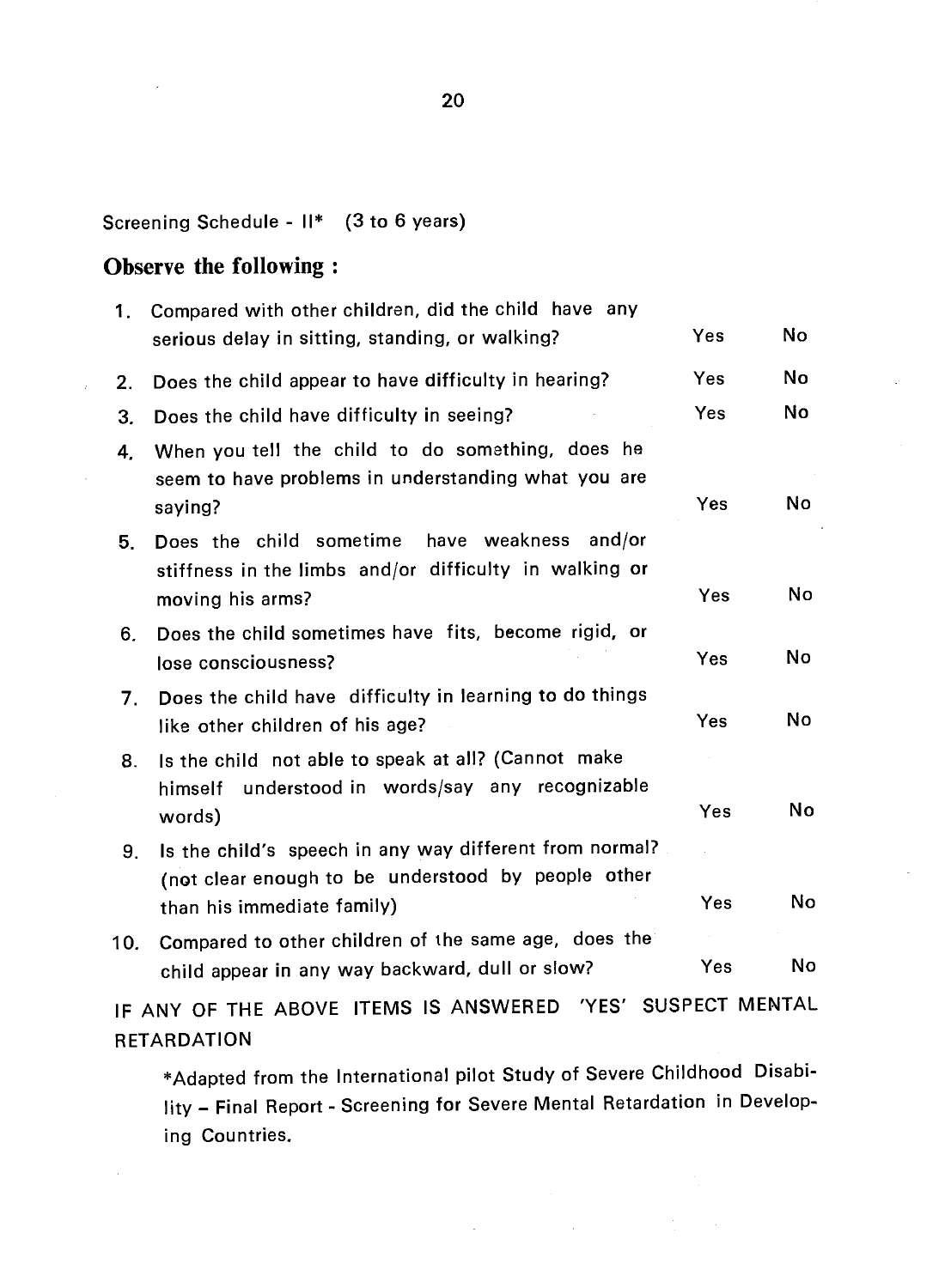# Screening Schedule - III (7 years and above)

## Observe The following:

|         | 1. Compared with other children, did the child have any serious<br>delay in sitting, standing or walking?      | Yes        | <b>No</b> |
|---------|----------------------------------------------------------------------------------------------------------------|------------|-----------|
| $2_{-}$ | Can the child not do things for himself like eating,<br>dressing, bathing and grooming?                        | Yes        | No.       |
| 3.      | Does the child have difficulty in understanding when you<br>say "do this or that"?                             | Yes        | No        |
| 4.      | Is the child's speech unclear?                                                                                 | Yes        | <b>No</b> |
| 5.      | Does the child have diffculty in expressing, without<br>being asked what the child has seen/heard?             | Yes        | No        |
| 6.      | Does the child have weakness and/or stiffness in the<br>limbs and/or difficulty in walking or moving his arms? | <b>Yes</b> | No        |
| 7.      | Does the child sometimes have fits, become rigid or lose<br>Consciousness?                                     | Yes        | No        |
| 8.      | Compared to other children of his age, does the! child<br>appear in any way backward, dull or slow?            | Yes        | No        |

IF ANY OF THE ABOVE ITEMS IS ANSWERED 'YES' SUSPECT MENTAL RETARDATION. $\overline{ }$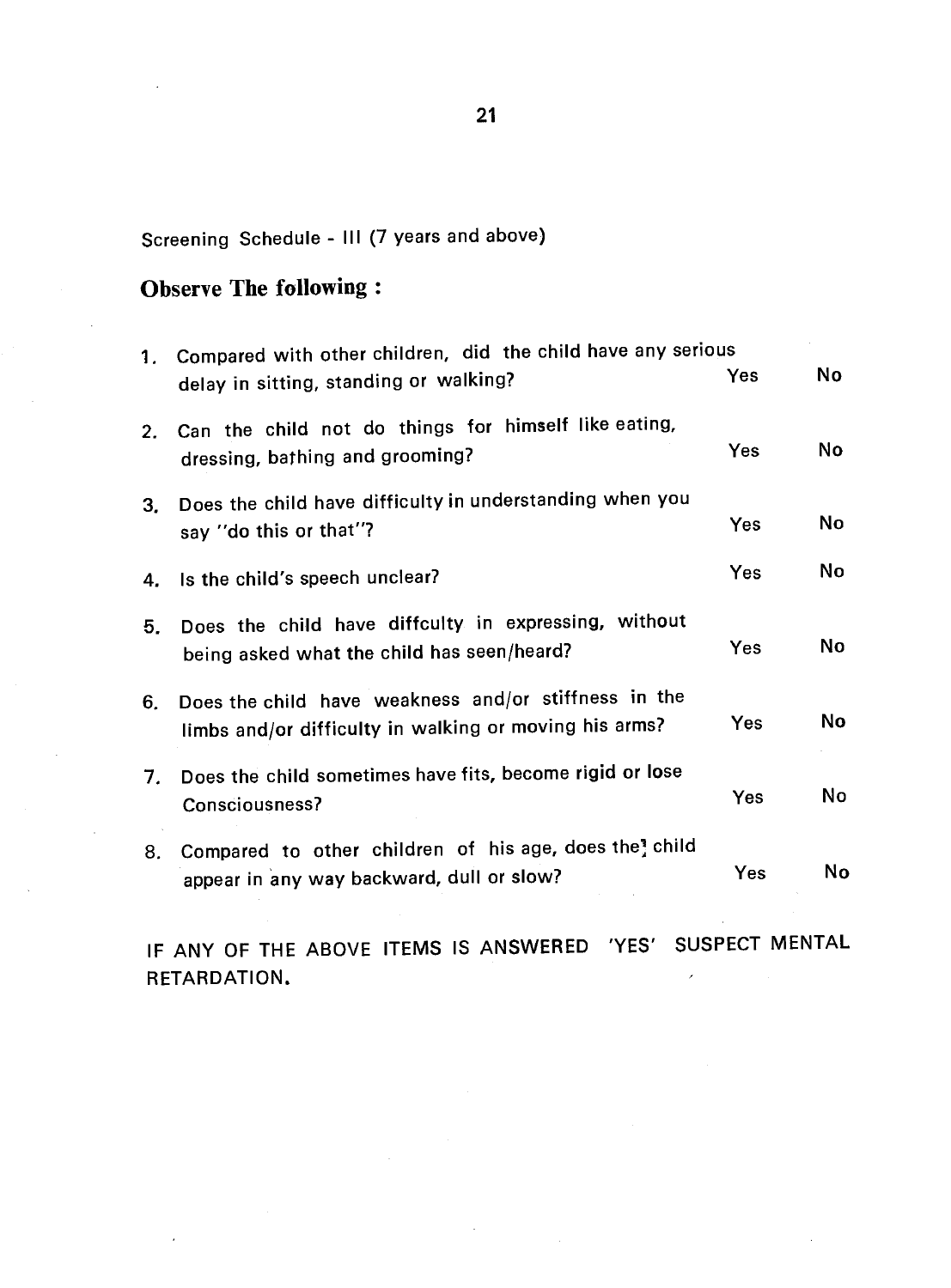# Referral for Detailed Assessment

Once a case is suspected, REFER to the Multi-purpose rehabilitation therapist (MRT) of the Primary Health Centre Rehabilitation Unit (PHC—RU) or the psychologist at District Rehabilitation Centre (DRC) for detailed assessm

Some persons with mental retardation may have other disabilities such as a<br>visual handicap, a hearing handicap, fits, muscle weakness, physical deformi-<br>ties and behaviour problems such as excessive activity, being destruc



#### Management

After establishing the diagnosis, the specialist assesses the child for<br>the skills the child has already acquired and the skills that need to be devoloped in the mentally retarded person. Following this, one or two skills are taken at a time for training such as feeding, dressing, bathing, brushing, and<br>language skills. The method of training is systematically planned and carried<br>out. The mentally retarded person is assessed periodically to fin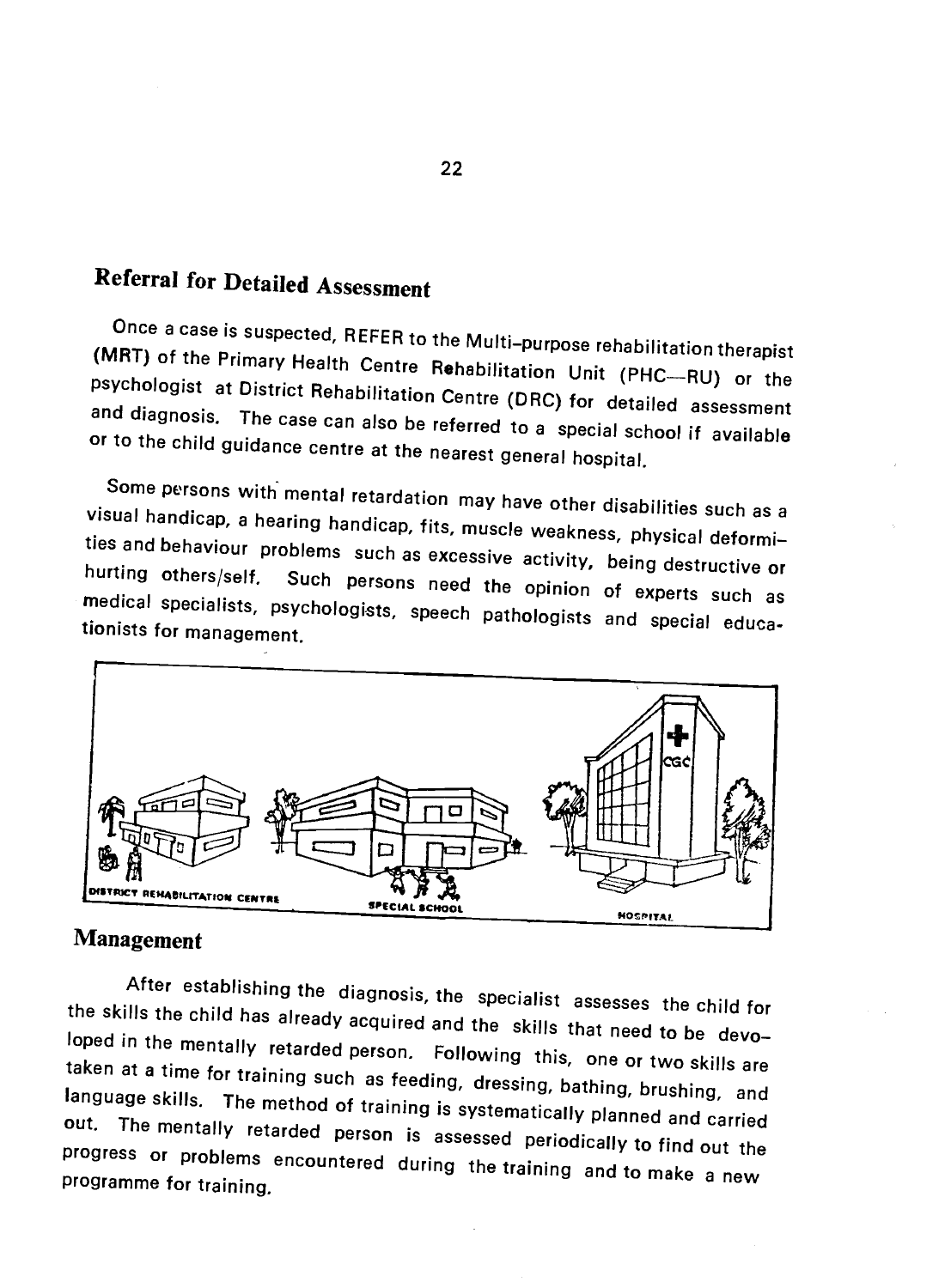It is always better to HAVE THE PARENTS TRAIN THE CHILD AT HOME. The Multi Rehabilitation Assistant/Multi Rehabilitation Therapist parent would follow the instructions at home. The Village Rehabilitation<br>Worker (VRW) may have to help the parents to carry out the training planned by the Multi-Rehabilitation Assistant/Multi\_Rehabilitation Therapist (MRA/MRT).

Following are some HINTS for successful skill training :

- Each training activity should be divided into small steps and demonstrated.
- The mentally retarded person must be given repeated training in each activity.
- The training must be given regularly and systematically. Parents should not get impatient.
- The training must start with what the child already knows and then proceed to the skill that needs to be trained. By this the child will have a feeling of success and achievement.
- Even if the child attains near success, his effort must be rewarded by appreciation or with something that he likes.
- As the child masters a skill, the reward must be gradually reduced and another skill must be taken up for training.
- The training materials used must be appropriate, attractive and locally available.
- There is no age limit for a mentally retarded person to receive the training.
- Children learn better from children of the same age. Therefore, try and involve normal children of the same age in training the mentally retarded child, after orienting the normal child appropriately.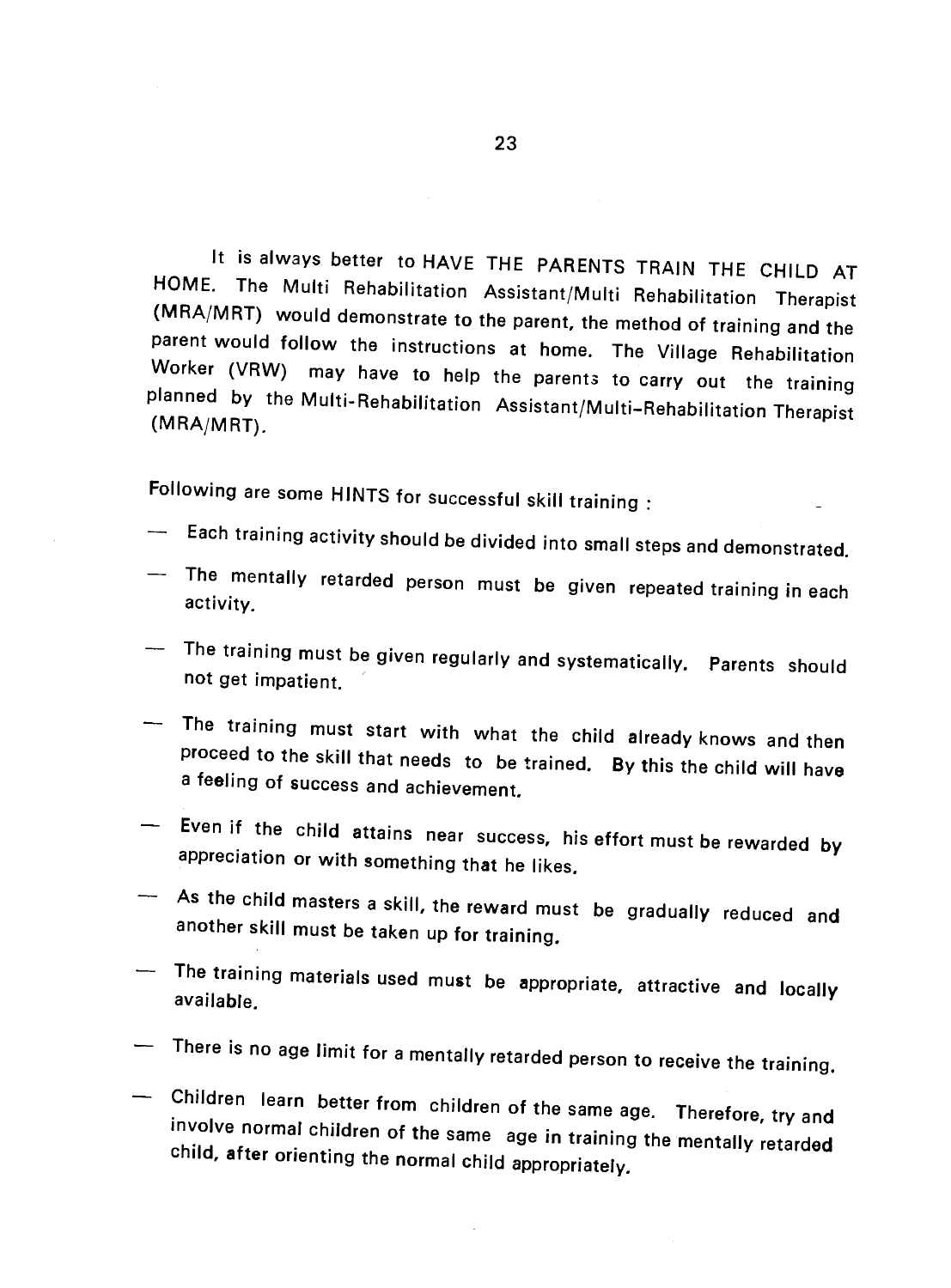#### Mental Retardation: Case - 1

Anjali is three. Six months back she was brought with the complaints of inability to hold her head, inability to establish or maintain eye contact with others, not responding when called by name and not turning over or sitting.

She was born before the full term of pregnancy was completed, did not cry immediately after birth and was blue to look at.

The developmental assessment revealed that she might be a child with MODERATE MENTAL RETARDATION. The chances of improvement are better as she was brought to the centre<sup>t</sup> for the mentally retarded at the young age of  $2\frac{1}{2}$  years.

After giving early stimulation exercises regularly, she learnt to hold her neck and turnover, respond to her name, look at persons and moving objects and is getting trained to sit. With continued exercises and training, Anjali is showing $\frac{1}{2}$ good improvement.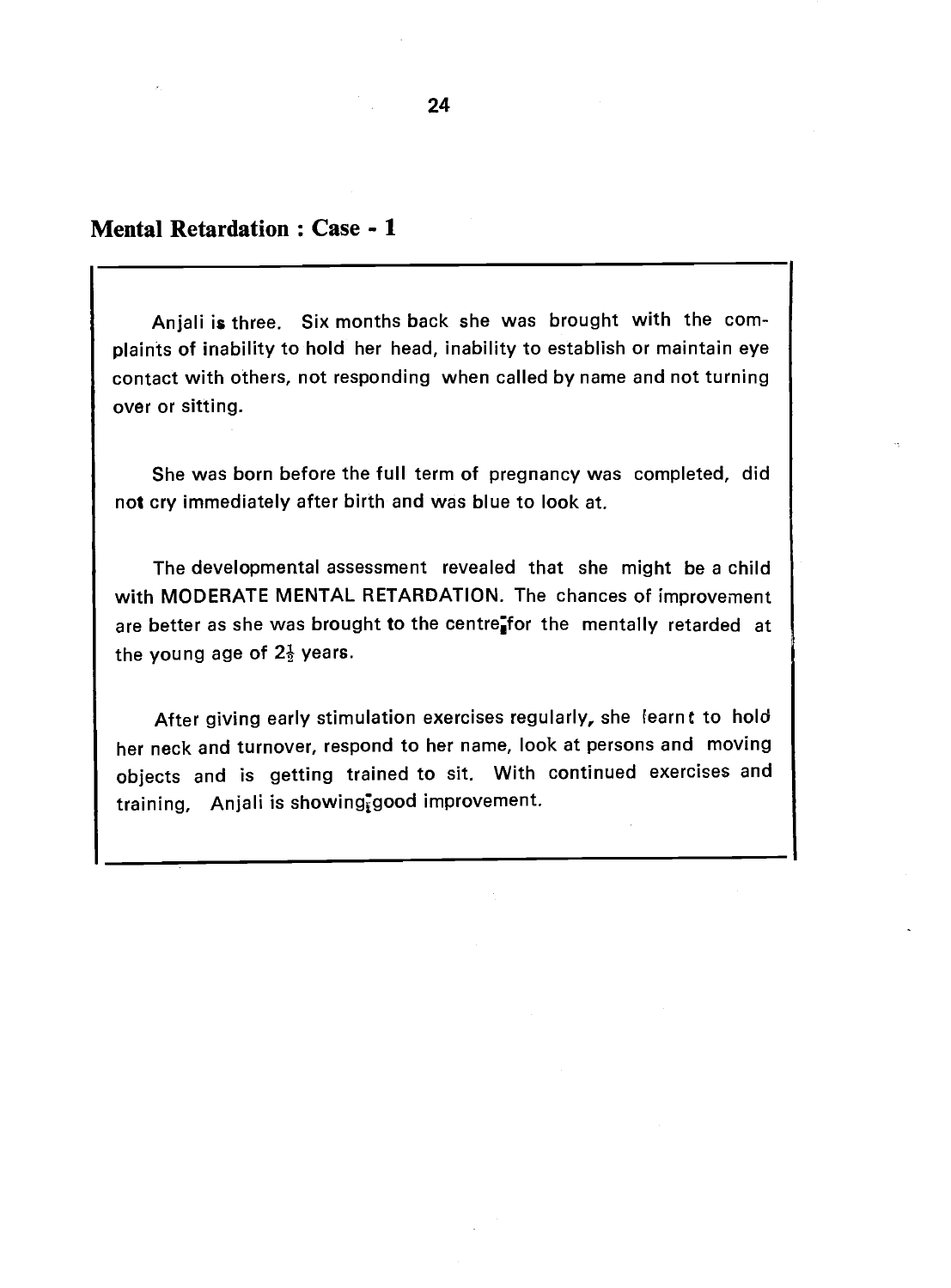- The child must be assessed periodically.
- The mentally ratarded child learns very slowly. The parents should be informed not to be dejected at the slow progress, NOR FEEL THREA-TENED BY THE FAILURE.

Examples of three cases of mental retardation are given on pages 24, 26 and 28.

#### Guidance to parents:

It is not enough if a mentally retarded child is identified and the parents are taught how to train the child. One should advise the parents and understand their feelings too. Parents may feel bad for having a retarded child. They may feel burdened. The parents should be given encouragement in their efforts to help the child. They must be made aware of the child's condition and how to train the child, so that they accept their mentally retarded child. The problems described by the parents must be listened to carefully. Do not let the parents lose confidence in the training they give to the mentally retarded child. They should be reassured that the child will learn but slowly, depending on the level of retardation. Do not let the parents develop high hopes about the child, nor feel that the child is totally hopeless.

Many people, the parents as well as general public, have wrong ideas about mental retardation. A rehabilitation worker should help the people to correct their wrong ideas. By doing so, the parents can be made to cooperate better in the training of their retarded children. The parents should develop confidence in the rehabilitation worker and feel that he understands their problems and feelings. The worker should show interest in listening to what the parents are trying to say and guide them appropriately. Most people do not really know what mental retardation is. Study the following questions and answers to tell such people exactly what mental retardation is.

Question 1. Is mental retardation same as mental illness?

No. Mentally retarded persons are not mentally ill. The mentally retarded persons are just slow in their development. Therefore, they are dull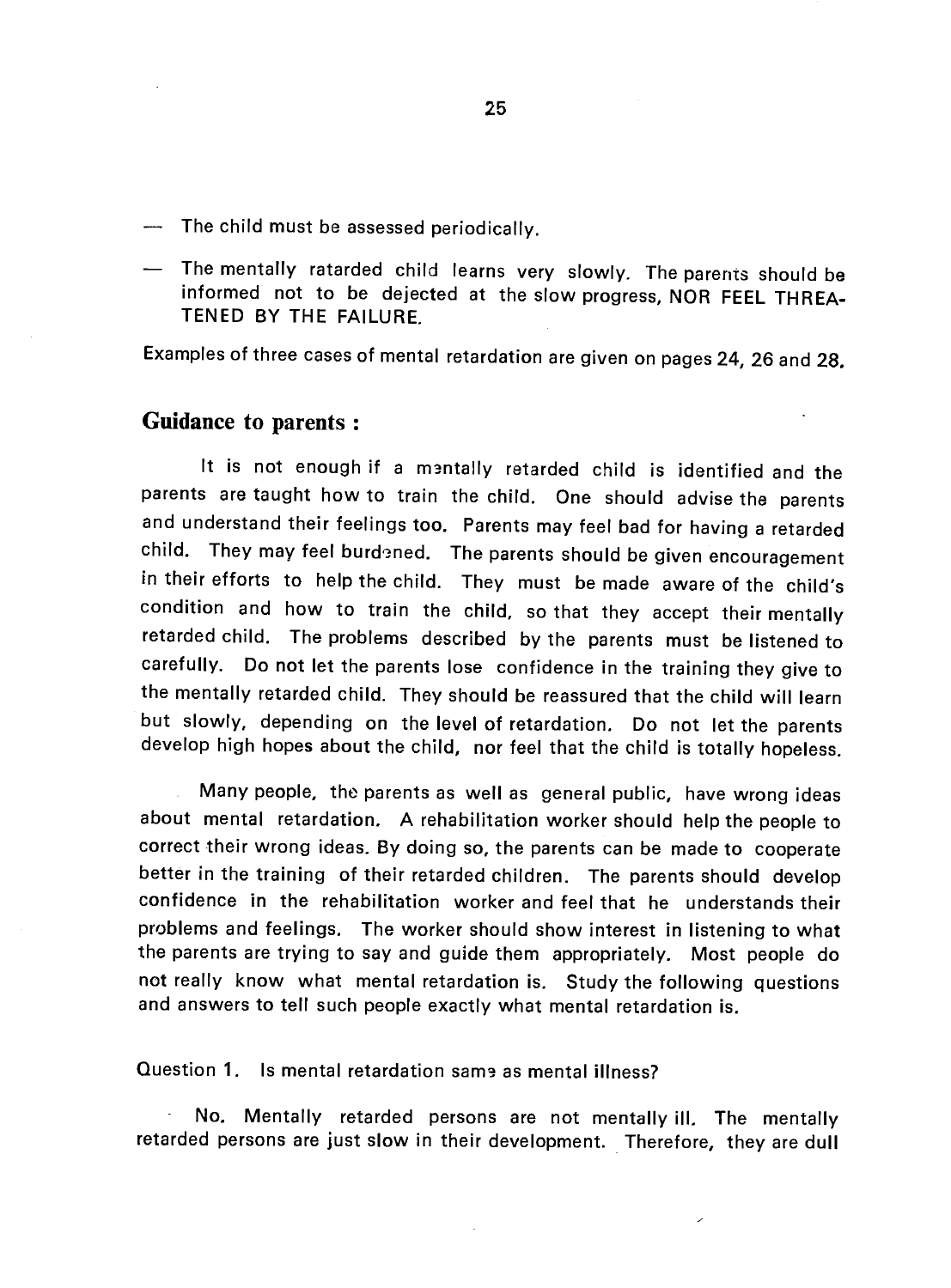## Mental Retardation : Case - 2

Sita is nine. She was unable to feed herself, and unable to attend to her toilet needs. She had drooling of saliva from the mouth. She was not able to speak nor understand instructions. She was also having fits frequently from the age of 6 months

The history revealed that she was born after full term pregnancy but the mother had difficulty during the delivery of the baby. The child's crawling, sitting and standing were delayed when compared to her brother and sisters.

The child was taken to a number of faithhealers since her childhood. There was no improvement. She was then taken to a doctor. The doctor<br>treated her for fits and referred her for further assessment and management to the centre for the mentally retarded persons. There she was assessed for her INTELLECTUAL ABILITY and current level of functioning in various skills. She was diagnosed as SEVERELY MENTALLY RETARDED and the parents were explained about the child's condition. She is being trained in various skills such as feeding, toileting, bathing, language and so on. The parents cooperate in training the child as they are now aware of the child's condition.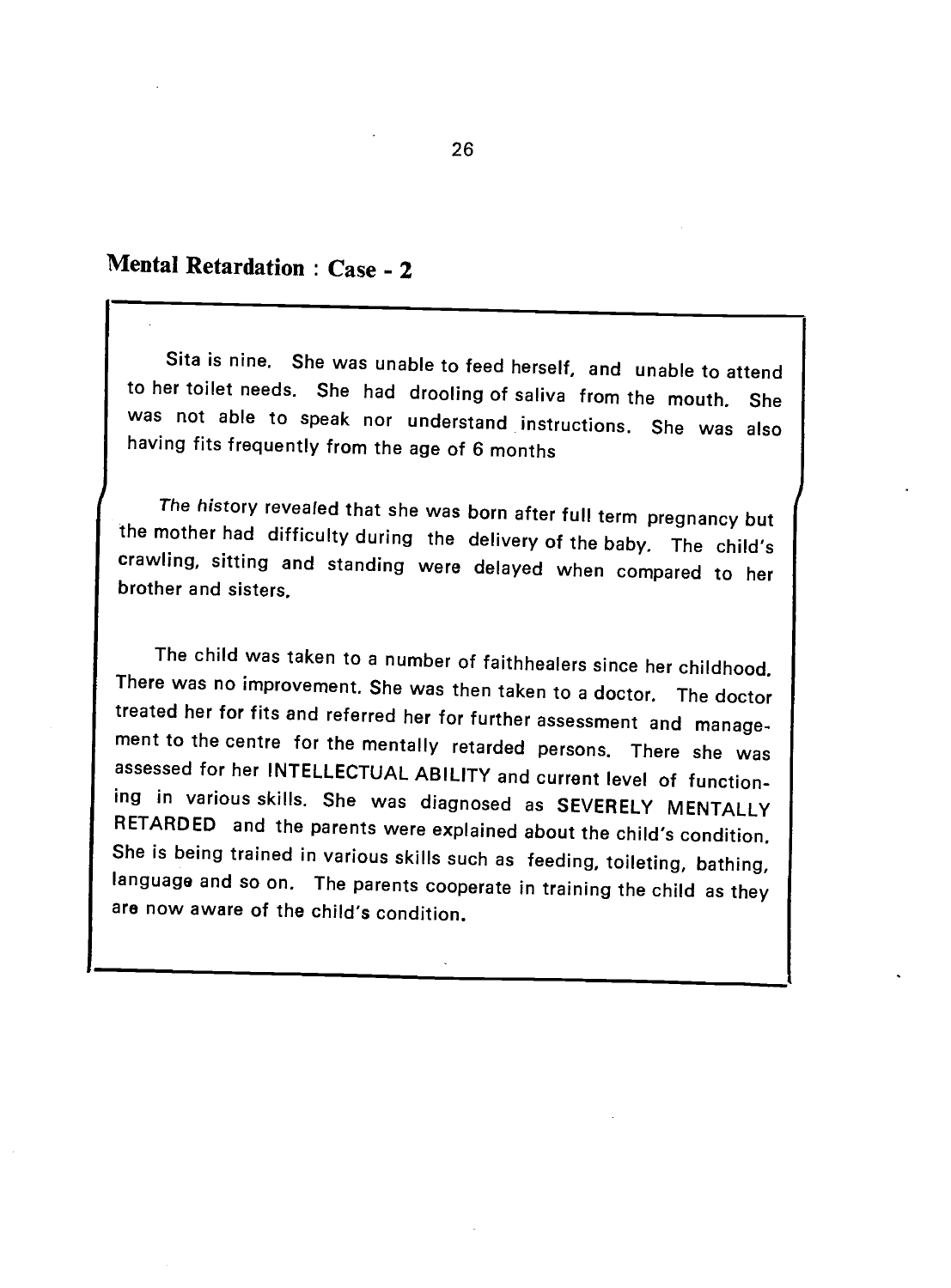and slow in understanding and have difficulty in learning various skills needed for daily living. Usually they have problems in speech. Some of them can be educated up to the 5th class while the others cannot reach even this level.

The Mentally ill, on the other hand have normal development. Mental illness can occur at any age and even among the highly qualified people. Mental illness can be cured.

Question 2. Is mental retardation curable?

No. Mental Retardation is a condition which cannot be cured. But timely and appropriate intervention can help the mentally retarded person to learn several skills.

Question 3. Can marriage solve the problems of mental retardation?

No. Many people think that after marriage, the mentally retarded person will become active and responsible or sexual satisfaction will cure the person. That is not so. Marriage will only further complicate the problems. When it is known that a mentally retarded person cannot be totally independent it will not be possible for him/her to look after his/her family.

Question 4. Do mentally retarded persons become normal as they grow older?

No. The mentally retarded person's mental devolpment is slower than that of a normal person. Therefore when their actual age increases with time, the mental development does not occur at the samepace to catch up with the actual age. The mentally retarded persons cannot become normal as they grow older, but, with intensive training they can improve to some extent. Early training is very important.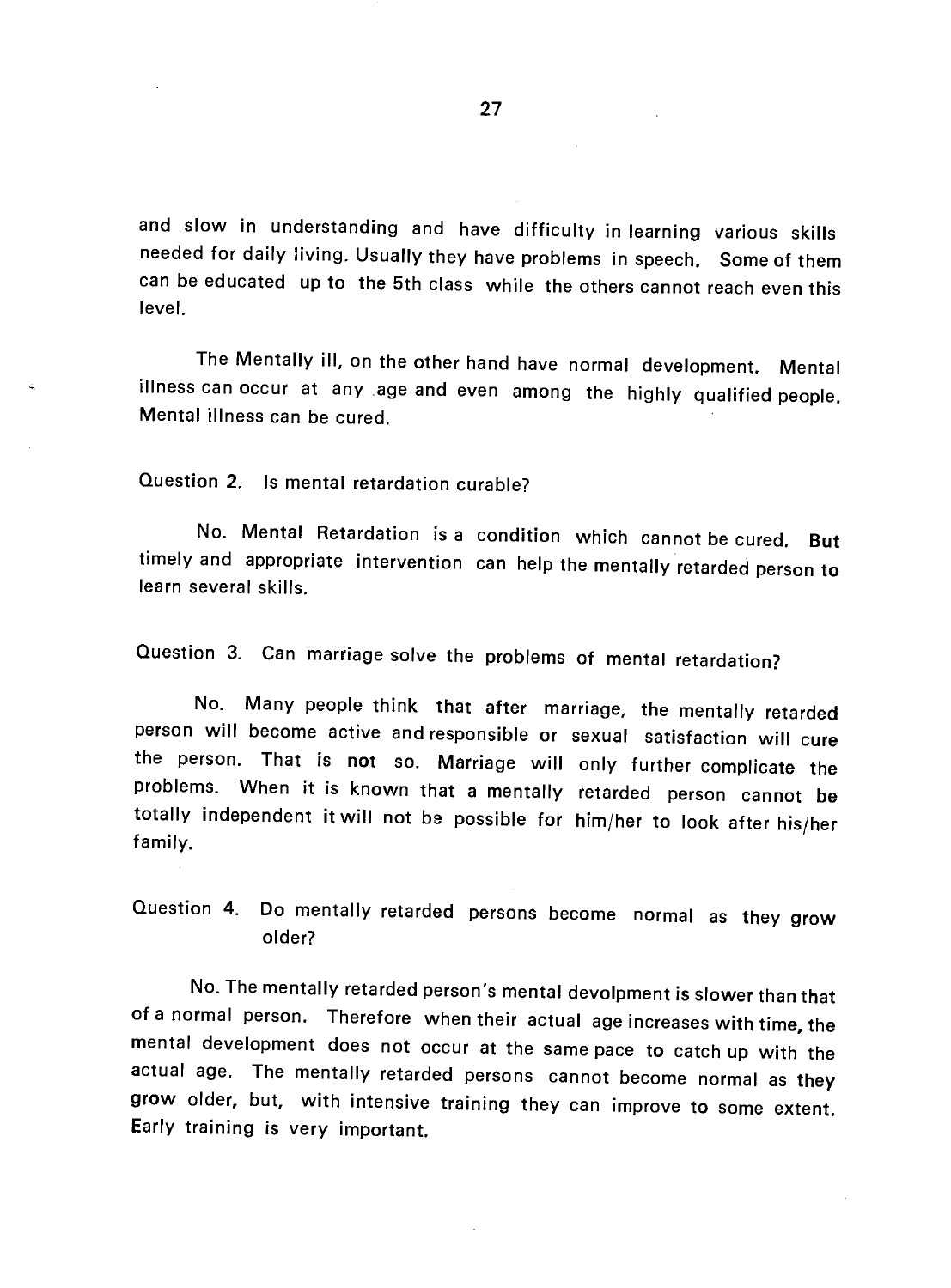#### Mental Retardation : Case - 3

Mahesh is 15. He was unable to understand what is taught in school, unable to travel alone, unable to identify or manage money, could not tell time, was beating others and throwing things when he was angry.

The history showed that he had very high fever leading to loss of consciousness at the age of 10 months. After recovering, he had lost his ability to hold his neck, turn over or sit. All the other developments (standing, walking and talking) were delayed.

The boy was assessed for his intellectual abilities and current level of functioning in various skills. He was diagnosed to be a person with MILD MENTAL RETARDATION. The parents were counselled and a training programme was planned.

His behaviours of beating and throwing things were corrected using behaviour modification techniques.

He is being trained in reading and writing required for daily living such as reading sign boards and directions, writing name and address, and simple arithmetics, telling time and managing money. He is also being trained in a job in wood work involving sand papering. The parents are happy with his progress.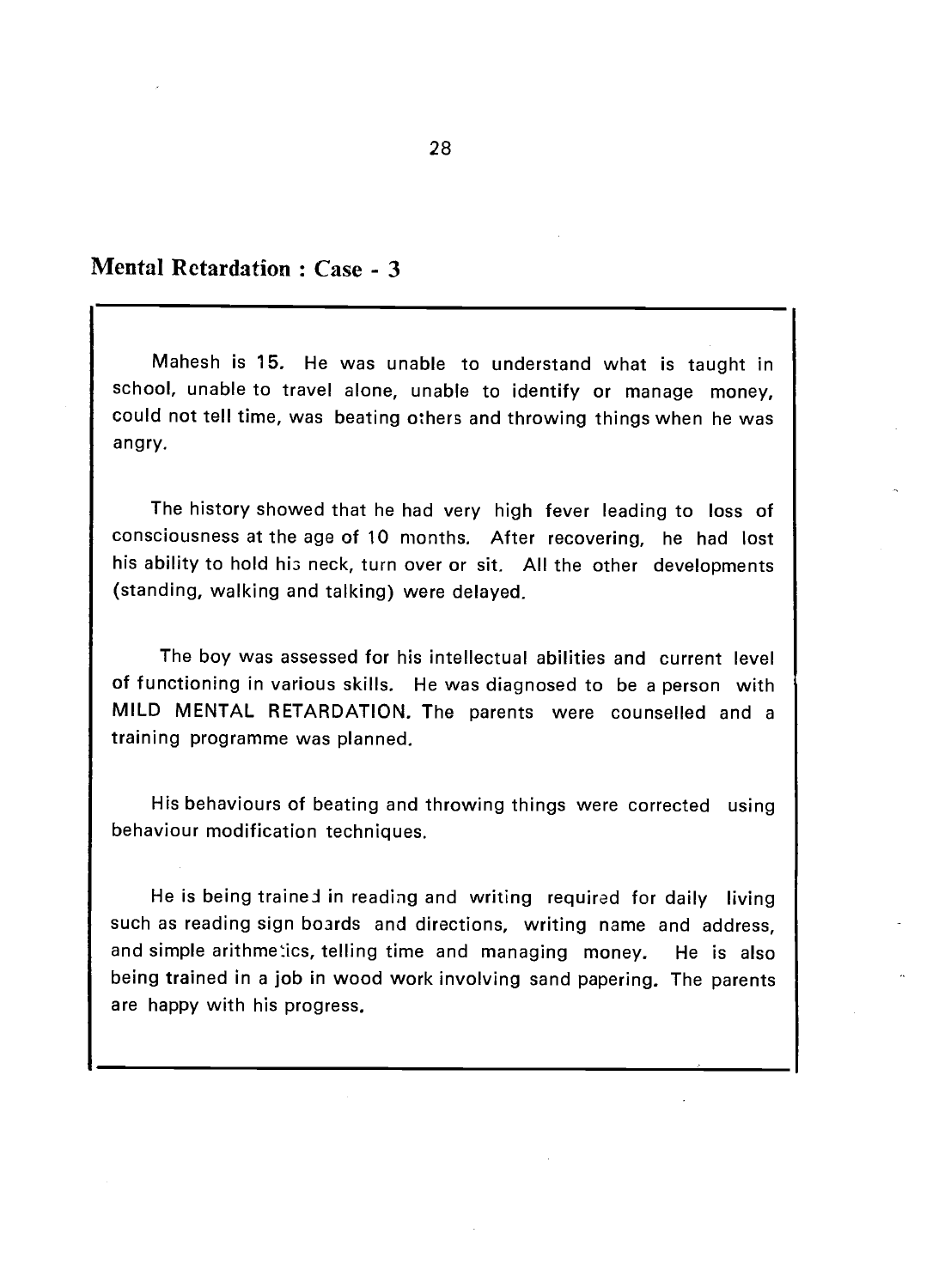Question 5. Is mental retardation an infectious disease?

No. Many people think that on allowing normal children to mix, eat or play with mentally retarded children, the normal children also develop mental retardation. This is wrong. On the other hand, interaction between mentally retarded children and normal children helps in the improvementof mentally retarded children. The normal children will understand the problems of the retarded children and will accept them.

Question 6. Is it true that the mentally retarded persons can be taught nothing?

No. Mentally retarded persons can be taught many things. They can learn to look after themselves; to do tasks such as watering the plants sowing the seeds, looking after the cattle, sweeping the floor, cleaning the utensils and carrying the loads. The mentally retarded persons have to be trained systematically. They can perform many jobs under supeivision.

Question 7. Is it true that mental retardation is due to Karma and hence nothing can be done about it?

No. Believing that mental retardation is due to their karma helps the parents to be free from the feelings of guilt. But having this belief and making no efforts to train the child and leaving the child to fate is not correct. Parents must be told that whatever may be the cause, training the child will improve him/her. The earlier the training is started, the better chances of improvement in the child.

#### **Summary**

This manual on mental retardation intended for Village Rehabilitation Workers, covers various aspects of mental retardation with illustrations.

The various aspects of mental retardation described in this manual include the nature, the characteristics, causes and prevention of mental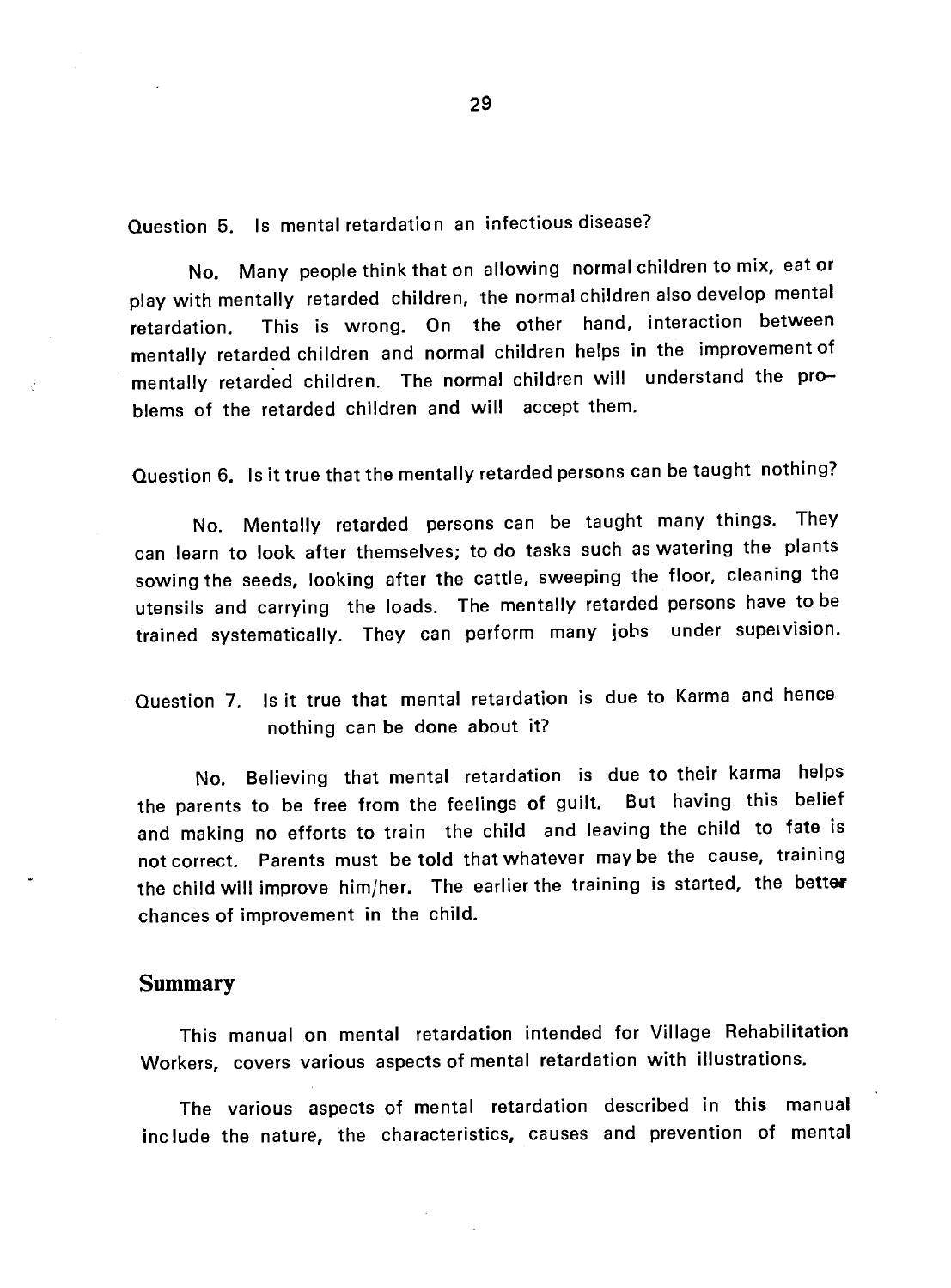retardation, the differences between mental retardation and mental illness, and the identification and detection of mentally retarded persons and the necessary screening schedule / proforma which can be used by the Village Rehabilitation Workers for Identification. The manual also describes the important stages of normal development. Any delay in the normal development is one of the important indicators of mental retardation.

As wrong ideas and beliefs are prevalent among the public and parents of the mentally retarded individuals, information on such misconceptions and proper parent counselling are described in detail. Hints for the successful management of the mentally retarded persons form an important component of the manual.

This manual prepares a Village Rehabilitation Worker to understand mental retardation, to identify persons with mental retardation and refer them for further management, It does not prepare the Village Rehabilitation Worker to independently work with the mentally retarded persons and manage them as it is assumed that it will be difficult for a Village Rehabilitation Worker to do this on his/her own. The management of a retarded person involves more knowledge and skills and is a prolonged process. A manual is separately prepared for Multi Rehabilitation Workers which would include management aspects.

#### Self Evaluation

After going through this manual, please answer the following questions.<br>Check whether your answers are right or wrong from the key given in the end. In case you are not able to answer the questions correctly, gothrough the suggested pages of the manual once again.

- 1. The features of mental retardation include all of the following except
	- a) slow reaction (c) difficulty in understanding
	- b) suicidal tendencies and d) unclear expression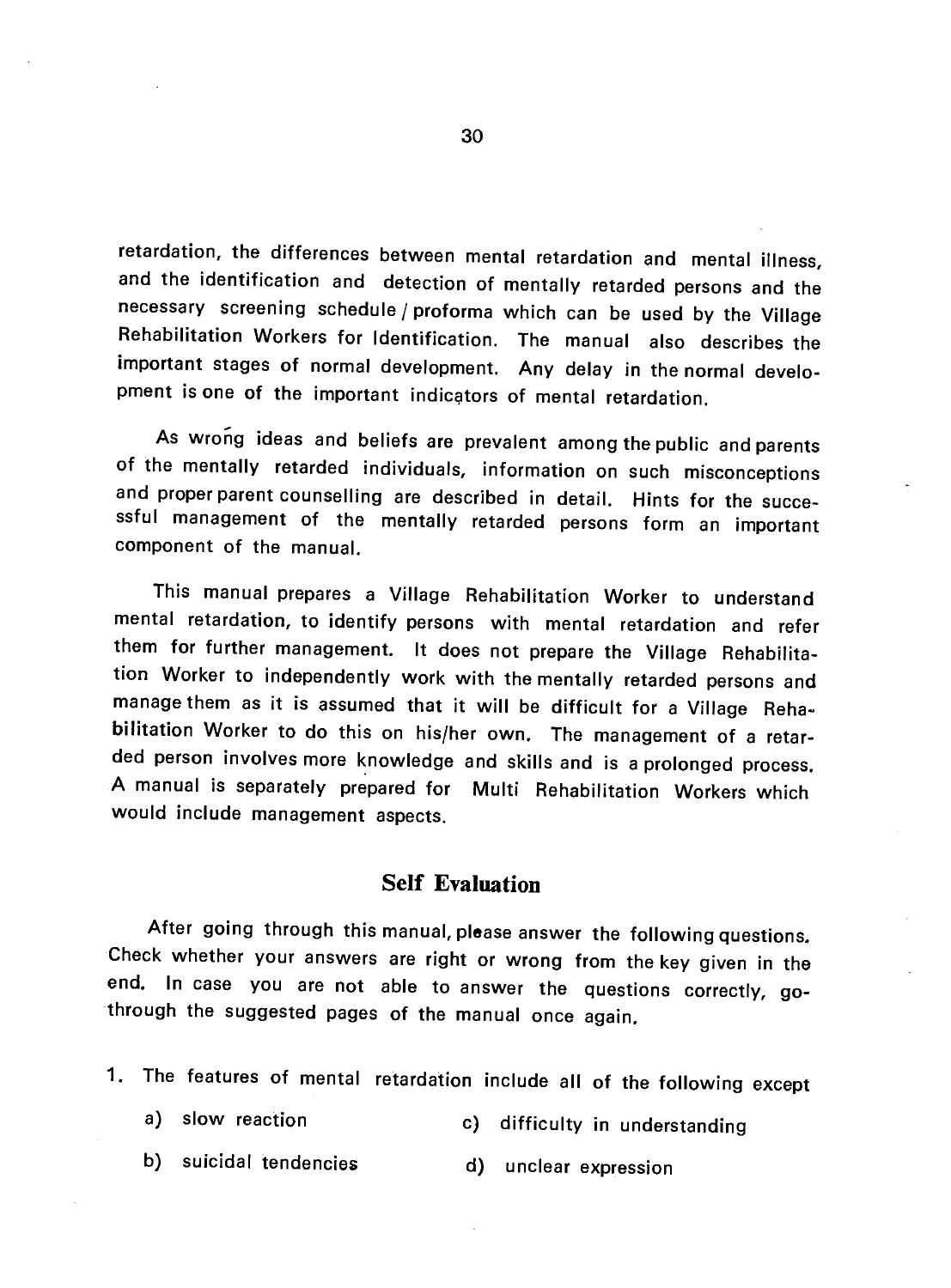2. Medicines cannot cure

 $\frac{1}{2}$ 

- a) mental retardation c) epileptic fits
- b) mental illness and d) all of the above
- 3. A normal child of 6 months will be able to
	- a) walk c) say one or two words
	- b) sit d) indicate toilet needs
- 4. A child of 3 years who does not hold his/her head and does not indicate his/her needs is probably
	- a) normal c) mentally retarded
	- b) visually handicapped and d) hearing impaired

5. While advising the parents of the mentally retarded children one should

- a) give less time to understand their feelings
- b) develop high hopes in them about their child
- c) make them feel that one understands their problems
- d) should discourage them
- 6. Getting a mentally retarded person married will
	- a) cure his mental retardation
	- b) further complicate his problems
	- c) make him independent
	- d) all of the above

31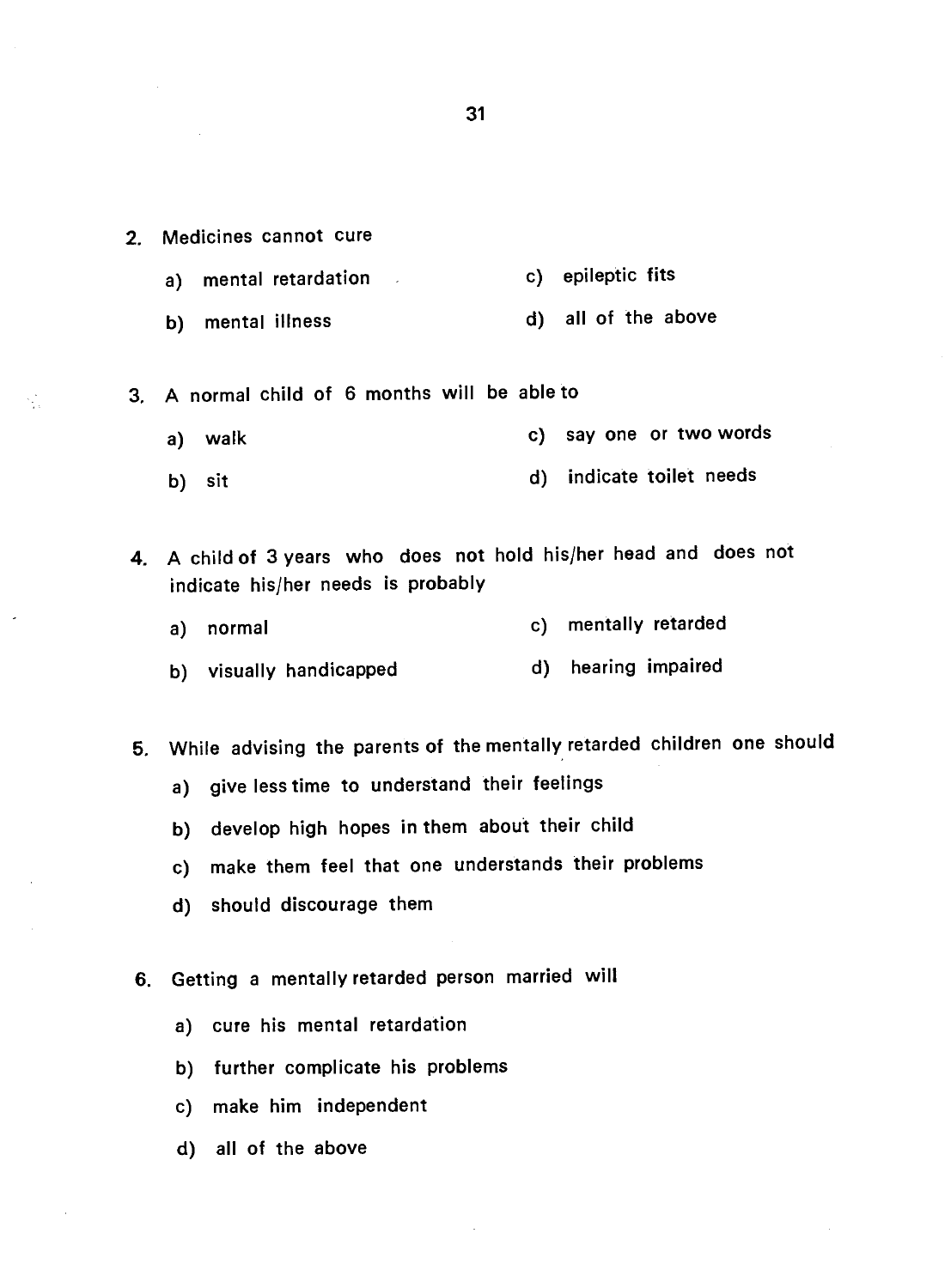$\hat{\varepsilon}_i^{\;\;\gamma_i}$ 

7. While teaching the mentally retarded person, one should

- a) teach in simple steps
- b) punish the child
- c) teach the task only once
- d) teach the most difficult task first
- 8. All of the following can cause mental retardation except
	- a) brain fever in the child
	- b) difficult delivery
	- C) poor nutrition during pregnancy
	- d) black magic and/or karma
- 9. All of the following can help in the prevention of mental retardation except
	- a) eating balanced diet by the mother
	- b) avoiding accidents during pregnancy
	- c) proper care during the delivery of the baby
	- d) avoiding contact with the mentally retarded children
- 10. When mental retardation is suspected in a child he can be referred to all the following except
	- a) The psychologist
	- b) The faith-healer
	- C) A special school
	- d) The district rehabilitation centre